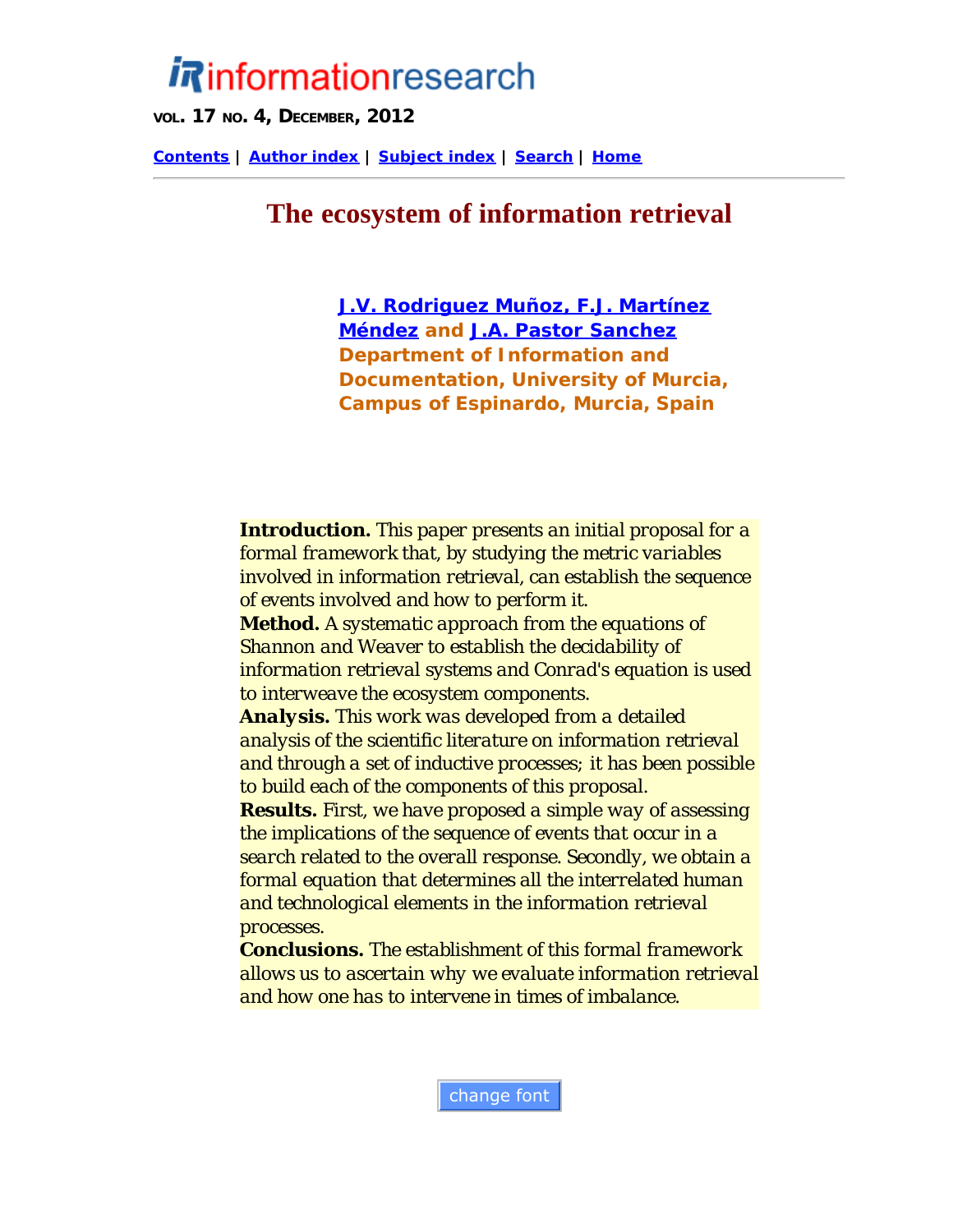## **Introduction**

If we consider the capacity of the human brain to store information we realize just how ridiculous it is to build artificial devices for the storage that information. This reflection encompasses a certain paradox, since in spite of our brain's huge capacity, it is an extremely complex organ, whose functioning today, at the beginning of the twenty-first century, we are barely beginning to understand. Just as researchers in neuroscience seek to discover the memory and logical functioning mechanisms of the brain, so we in our area strive to optimize and improve the storing and processing of information. There are also, of course, computers (simple machines, however complex they might appear at first sight), that are the paradigm of what is called the complexity paradox, i.e., the simpler it is to use and interact them with them, the more complex their physical and logical architectures are. Their almost childish simplicity at the outset has changed immensely up to the present, not to mention what the future may bring with the development nanotechnology and its advances, which will spur them on to new levels of complexity which today are almost unfathomable (indeed, their builders remind us that it is all but impossible to trace an error within the logic of a microprocessor).

In this scenario the question arises as to what we really have available for processing information. The answer is straightforward: a brain which we only exploit a small percentage of, because we remain ignorant of the structures of its operative system, and a series of machines that can solve a small percentage of our information needs. It is from these perspectives that we must address data storage in computers. It is abundantly clear, too, that the aim of storing information is for it to be retrievable by all who might need it. Databases (regardless of the running model or system employed) seemed to be a first step towards solving the problems of information retrieval; they provide unlimited storage capacity and easy retrieval mechanisms. So, what prevents the problem from being solved completely? The answer is the crucial issue of reductionism: to consider that a part of the surrounding reality can be reduced to a string of simple, semantically unambiguous characters is to run away from that reality.

So the development of more complex systems was undertaken, though even today they remain a long way from solving the problem, in order to move towards a goal that was more in line with the information needs of human beings – information retrieval systems. Since their creation there has been an awareness of a distance between reality and the solution proposed, between the total amount of information stored and the part that is delivered to the user, between the need and the response (**Blair 1990**). Thus, to a greater or lesser extent, the user will always feel some uncertainty about whether his or her information needs have been responded to as well as possible; so it is hardly surprising that as these systems developed they were accompanied by mechanisms to measure this distance so as to be able to evaluate the retrieval performed by the systems (Martinez Méndez [2002\)](#page-24-0).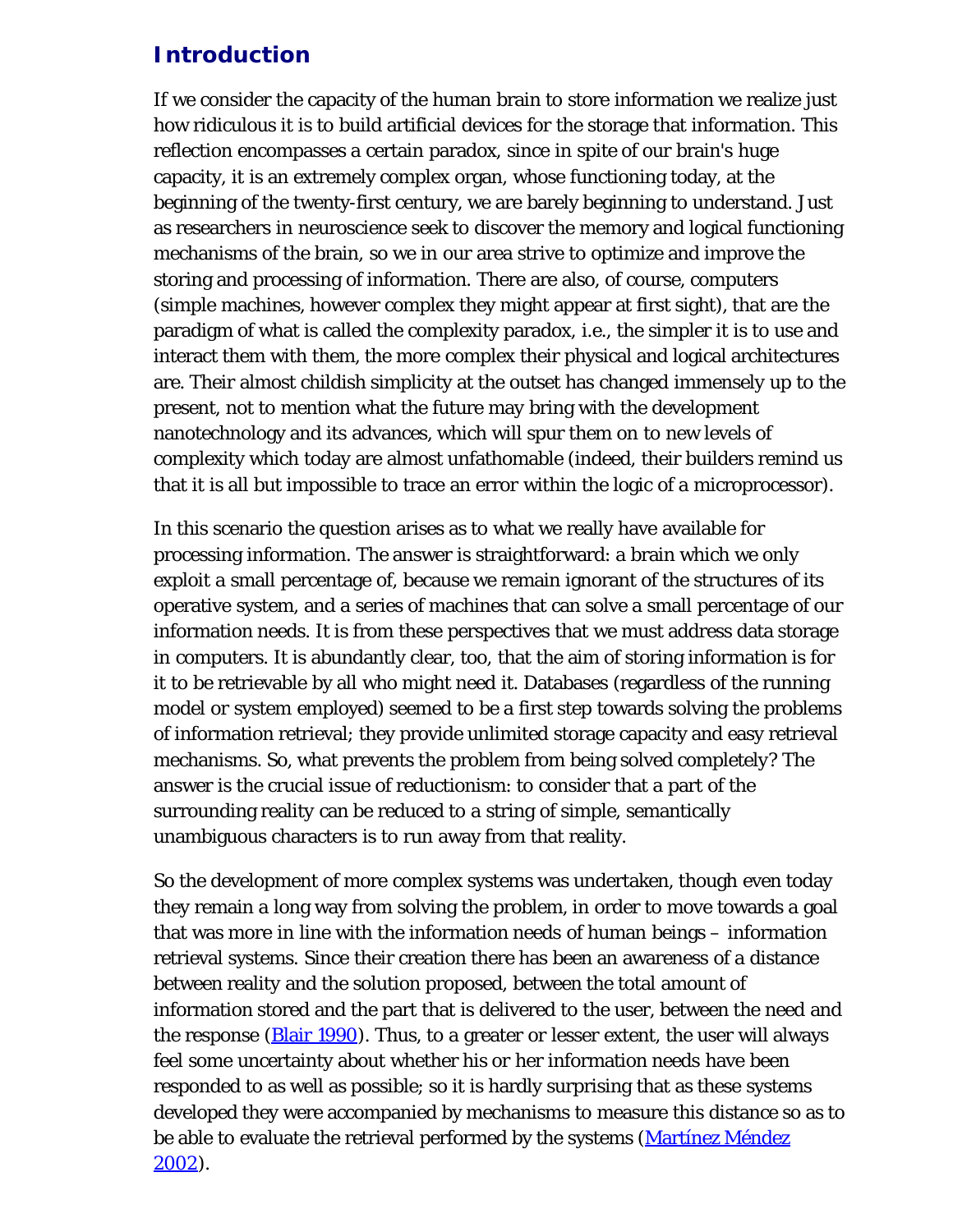The World Wide Web [\(Berners-Lee, 1989](#page-24-0)) has become the normal context for the development of these information systems. The dynamics of its functioning and structure have meant that many earlier developments are now sterile on account of the idiosyncrasies of this habitat, including a large part of the measures for evaluating the behaviour of the technology. Researchers the world over are, therefore, in full creative swing as they put forward new ideas and add complexity in an attempt to reduce the distance, to better meet users' needs, ideas that emerge from the mind, with the response of artificial devices.

Manzelli ([1992\)](#page-24-0) helps us to understand the arguments and the aspects surrounding retrieval systems and the parameters according to which they must be deployed, as well as the ups and downs to be confronted for them to evolve along lines that are more cohesive with human thinking (Darwin himself stated in 1859 that for any system, however complex, to survive or evolve, it had to transform so as to adapt better to its environment, to its own and to external demands). According to Manzelli:

*starting from the premise that human understanding can only capture information processed by the evolutionary functions of the brain, we can understand the traditional scientific paradigm is incomplete since it establishes an arbitrary division of the reality of the subject that observes and the object that is under scientific observation. The brain is an objective reality because it is part of nature. [\(Manzelli 1992](#page-24-0))*

Nowadays, the processing of information and, more specifically, all transformations to which we subject human knowledge '*in relation to sources and channels of information, including both active and passive information seeking, and information use*' ([Wilson, 2000\)](#page-24-0), are not subjected and constrained to human brain processes alone, rather it is the information technologies that play a decisive role. Manzelli ([1992\)](#page-24-0) points out, that, albeit with greater prudence, we can understand that the independence postulated by Descartes between *res extensa* and *res cogitans* is being overcome by the connections that exist between human thinking and the automatic processing of information. Indeed, the Web and, even more so, what is known as the *semantic Web*, has joined this course in its interaction with the search for new meanings in human beings' information needs; it has moved on from the merely readable, the data (the abstraction of the reality through thought) to the intelligible (the interpretation of this reality by the system itself), all of which is achieved by gaining information from the system, in this case by adding code.

Manzelli goes further when he says that just as the brain functions by using matter, the brain cells of the neuron system and energy, bioelectricity, to process information, so technologies process information with chips and electricity: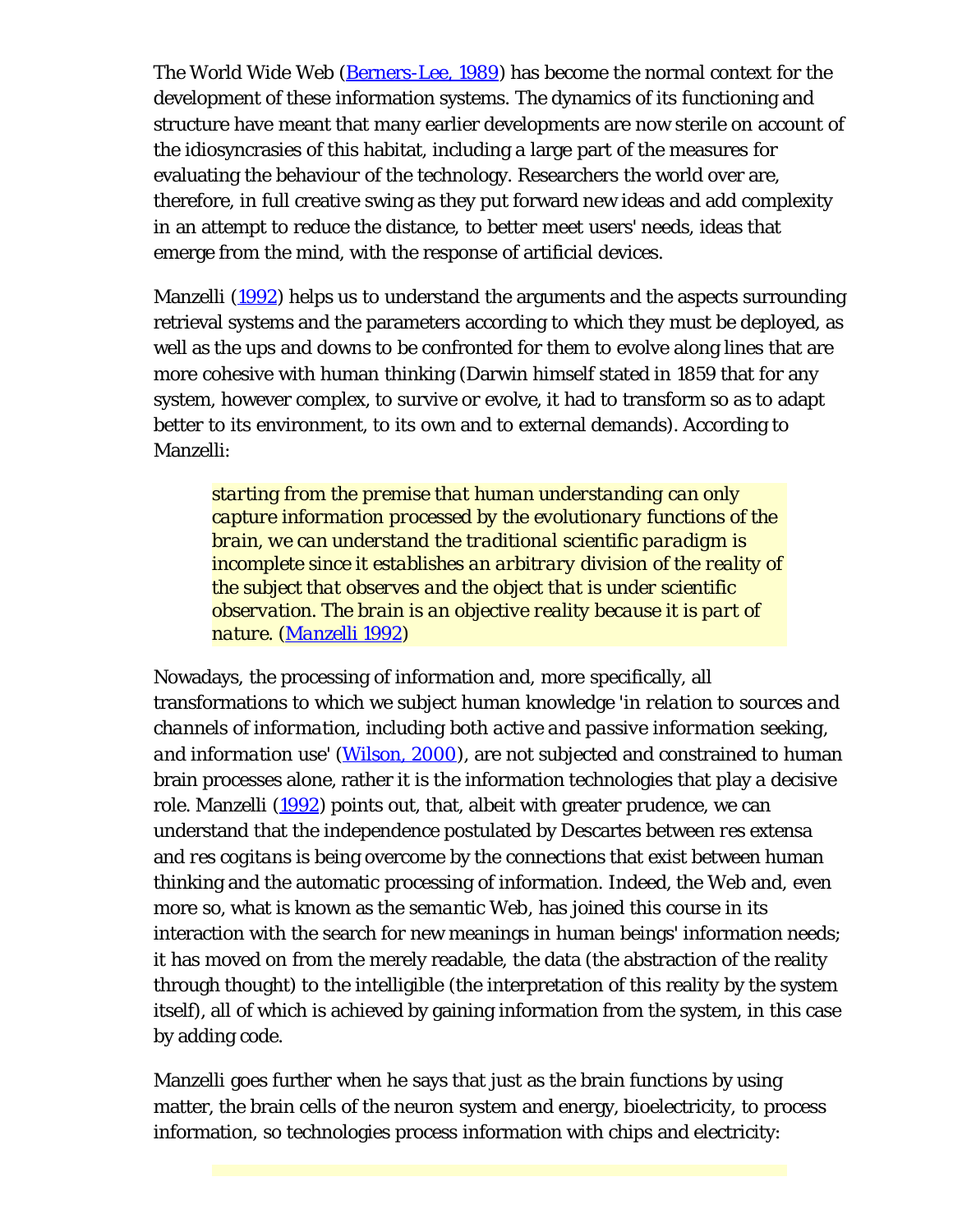*if we wish to incorporate a new advanced scientific paradigm to the brain's functioning (or to other information or negative entropy operators, like chemical catalysts or biological enzymes) as a part of the observed reality, then we need to include Information as a general conception for a complete description of the transformation processes in contemporary science. ([Manzelli 1992: \)](#page-24-0)*

With this approach to the need to incorporate information

*as a new general physical conception of global reality, we can symbolize this new paradigm as < E|I|M >, i.e., include the notion of information (I) in the fundamental and general variables that science uses in the general description of the interaction between Energy systems (E) and Matter (M) ([Manzelli, 1992\)](#page-24-0).*

This equation that includes the brain and/or any type of natural or artificial extension susceptible to processing information as an observable physical reality should be considered as a global system paradigm, as a conceptualization of a situation in which the meaning of the objective reality is enlarged to include the subject (knowledge, computer and any device for elaborating information) that works to observe and interpret the object's reality, in this case information, or in its interpretive version, data as a global vision of the systems. Thus, Manzelli ([1992\)](#page-24-0) furthers our purpose by indicating that,

*using the paradigm < E|I|M >, we go beyond the old mechanical conception of scientific interpretation, and we can return to the old ideas about the intelligence of nature. Indeed, the Greek philosophers did not believe that intelligence was a function of the brain, but a purpose of the of the natural system as a whole; similar to the paradigm < E|I|M > we consider creativity as a function of the whole universe and we see knowledge of the whole universe as a generalized system of learning which develops in the sense of natural intelligence. ([Manzelli 1992\)](#page-24-0)*

The same author continues with the following argument: if a fundamental principle establishes that energy is neither created nor destroyed, a logical consequence is that the total energy must remain constant.

$$
\mathbf{E}_{\text{TOTAL}} = (\mathbf{E}_{L}) \cdot (\mathbf{E}_{M}) + (\mathbf{E}_{I}) = k \text{ (1)}
$$

If, in this scenario, we see information as a variable of the general description of the transformation of energy and matter, the overall variation global, δ, of the various parameters of energy obtained through equation (1), then the component  $E_{\text{TOTAL}}$ , which includes the dissipated fraction within the informative processing of the brain, (or of other coding and decoding processes of information) must be equal to zero, since at all times  $\delta$  [(E<sub>L</sub>) + (E<sub>M</sub>) + (E<sub>I</sub>)] = 0 and, hence: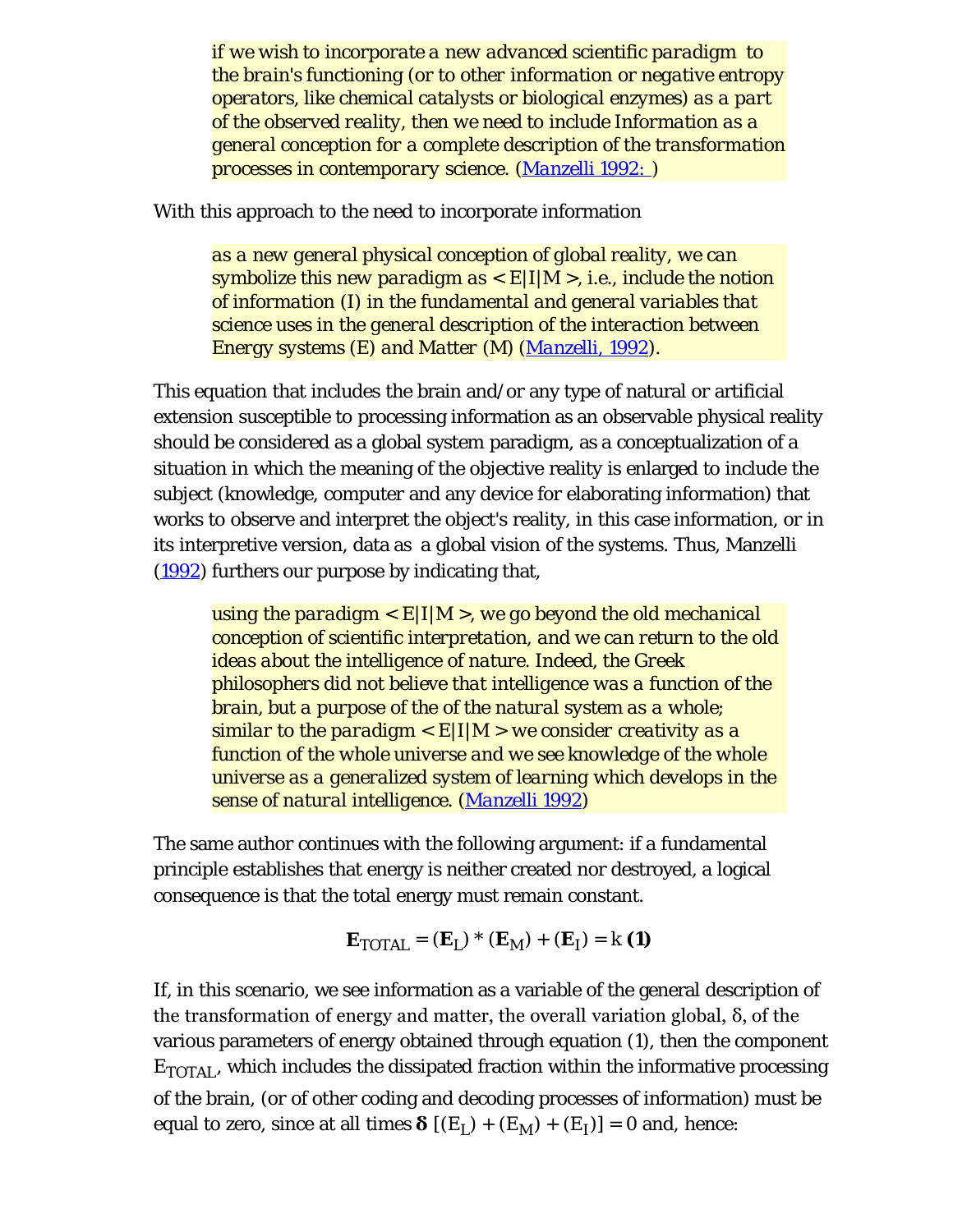$$
+ \delta \left( \mathbf{E}_{\mathrm{I}} \right) = - \delta(\mathbf{E}_{\mathrm{L}}) - \delta \left( \mathbf{E}_{\mathrm{M}} \right) (2)
$$

Consequently, the positive increase of information can be seen as an evolutionary programme in which nature progressively transforms the interactions of energy and matter to develop a growth of energy gained from processing information,  $(+E_I)$ , i.e., a loss of chaos, or an entropic decrease which Manzelli ([1992\)](#page-24-0) calls *Principle of Creative Evolution*, or the tendency of systems to transform matter and energy to gain in degrees of information.

Thus, the processes of interaction described in terms of  $\langle E|I|M\rangle$  can be seen an evolution of the overall degree of quality of the system, which is not only referred to measurable mechanical processes but which is a holistic vision of the system. As with information technologies, an equivalent procedure is observed when the software is incorporated into the computer hardware, with the ensuing progress of the following generations of computers, like in nature, to achieve the progressive increase of information in the energy-matter transformation processes and so gain a good intuitive expression for interpreting the evolution created.

With formula (2) we can explain the main a direction of the evolutionary processes. In fact, if we do not consider the objective existence of information as a physical aspect of nature, it is impossible to refer to a complete meaning of objective interpretation of global events that are produced in our environment. Hence, this line of reasoning allows us to argue that Heisenberg's *uncertainty principle* is a consequence of ignorance of the consideration of the parameter information in explaining physical phenomena; disinformation is an imperative, subjective reality of the observer. The question then is to establish the importance of the phenomena that are to intervene in information retrieval systems, the consequences of its evolution and the necessary evaluation processes for an improvement that increase usefulness, i.e.,  $+\delta(E_I)$ , considering these within the  $\text{paradigm} < E[I|M]$ . This paper expresses the current situation of information retrieval systems: they are unfinished devices.

#### **Evaluation of information retrieval systems**

The determinist nature of information retrieval systems requires them to be evaluated. Hence, alongside the development of their technology there appears a broad field of work devoted specifically to determining measures that value their effectiveness [\(Martínez Méndez, 2002](#page-24-0)). An exhaustive review of the specialist literature identifies several evaluation groups: those based on the importance of the documents; user- based ones, and a third group of alternative measures to those made by judgments on relevance, that seek to avoid being affected by the amount of subjectivity inherent to these judgments (Martinez Méndez and [Rodríguez Muñoz 2003\)](#page-24-0).

Like any other system, retrieval systems are susceptible to being evaluated so that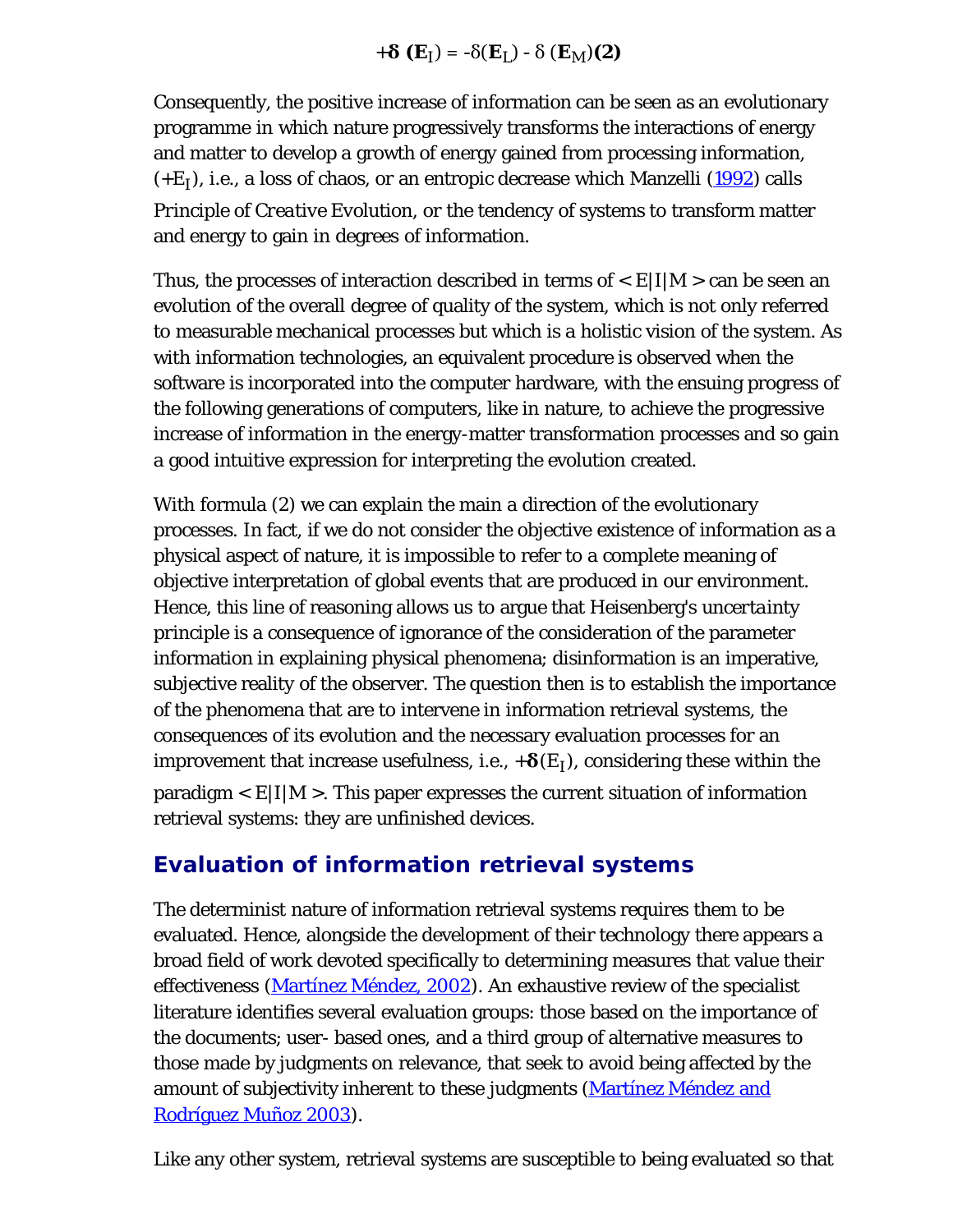users can measure their effectiveness and so acquire trust in them. Pors notes that the evaluation of information retrieval systems have '*a long tradition in information retrieval research, especially in the so-called system-oriented tradition*'. ([Pors 2000:](#page-24-0) 59 )

For Blair ([1990](#page-24-0): 69) '*the field of information retrieval has a critical need for testability, just another field that aspires to scientific status does*'. Likewise, Baeza-Yates [\(1992\)](#page-24-0) states that,

*an information retrieval system can be evaluated in terms of many criteria, including execution efficiency, storage efficiency, retrieval effectiveness and the features they offer a user. ([1992:](#page-24-0) 10)*

Effectiveness and efficiency are at times confused. Effectiveness in execution refers to the measure of time taken by an information retrieval system to perform an operation (ths parameter has always been the main concern in such a system, especially as many of them have become interactive and a long retrieval time interferes in the usefulness of the system and can even dissuade users). Efficiency of storage is the measure of space the system needs to store data (an appropriate value is the ratio of the index file size and the size of the document archives over the size of the document files, known as the excess space, which should always be of values between 1.5 and 3 in systems based on inverse files).

In any case, the same author states that traditionally much more importance has been conferred on evaluating effectiveness of retrieval, related to the relevance of the documents retrieved. Pors holds that

*experiments, evaluations and research have a long tradition in information retrieval research, especially research on the exact comparison paradigm, which concentrate on improving the terms of question and the representation of documents in order to facilitate increased exhaustiveness and accuracy of searches. [\(Pors](#page-24-0) [2000](#page-24-0): 59)*

The same author suggests that when evaluating there is a difference between physical access evaluation and logical or intellectual access evaluation, and considers that evaluations have to focus on the second type. Physical access concerns how the information sought is retrieved and represented to the user. It has to do with the way in which an system finds the information, or provides the user with guidelines as to its location. This access is closely linked to techniques for retrieving and presenting information. Logical access is related to locating the information desired. To illustrate the above, Blair profers the following example:

*consider a library: discovering where the book with a call sign QA76.A1A84 is in the library is a problem of physical access; discovering wich book in the library will be likely to satisfy a particular information need is a problem of logical access. ([Blair](#page-24-0)*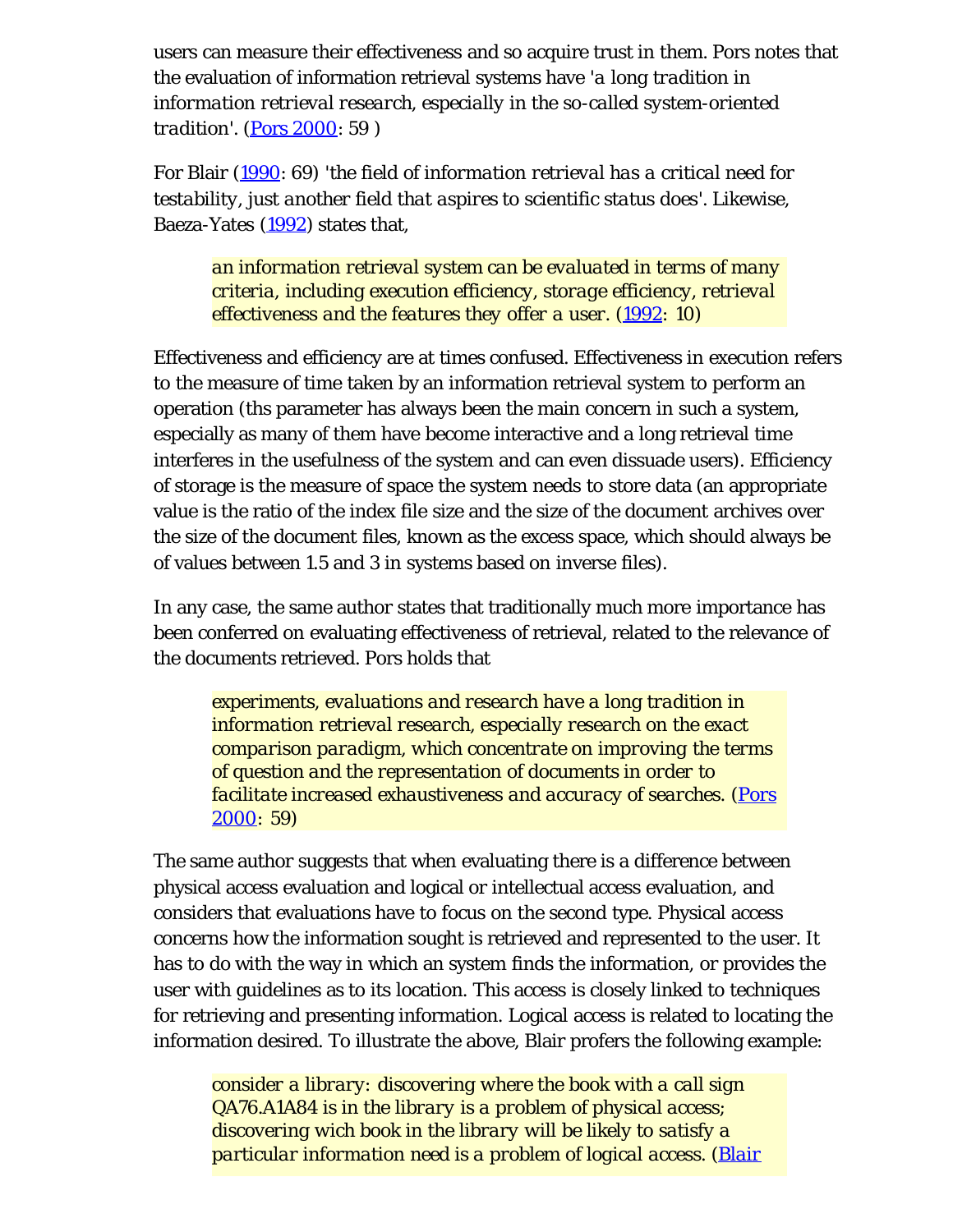#### *[1990](#page-24-0): 70).*

The latter has to do with the relevance of the object located with the constituting issue of a specific request for information. Thus, Blair considers that problems of logical access are more important than those of physical access, which are solved once previous problems have been.

These statements, made in the early 1990s, are equally valid twenty years on. Pors notes: *'There are several approaches to the study of information retrieval. One is grounded in the sciences and has experimentation as its basis. Another more modern approach is the user-centred or cognitive viewpoint'.* (*[Pors 2000](#page-24-0): 59*). ideas which are equivalent to the physical and logical accesses of Blair.

Another fact to consider is the tremendous competition between the alignment algorithm used by different Web search engines. These are systems that compete to present as many documents as possible to users in the shortest time possible, without considering that the user may prefer to wait longer to get back a set of more relevant documents. This tendency to advance in the development of the physical aspect confirms the fears of Blair ([1990](#page-24-0)), who believes that excessive evaluations are made of aspects related to physical access, when what are really required are more evaluations of the logical access. Following this line of reasoning, what should be evaluated in order to determine with certainty that the information a system provides is valid for its users? For Blair (and many others, including ourselves), there is no doubt that logical access needs to be evaluated by analysing the relevance or non-relevance of the document retrieved '*Most IR experimentation has focused on retrieval effectiveness -usually based on document relevance judgments*' ([Baeza-Yates 1992:](#page-24-0) 10).

In an information retrieval system, the retrieved documents will not be exact responses to the request, it will be a set of documents ordered according to the relevance of the request. What needs to be evaluated is how related with the topic of the question the set of documents forming the response is; this is the retrieval effectiveness.

A new question arises here that, while seemingly trivial at first sight, may markedly affect the result of an evaluation process: how can one respond to a question with certainty as to when a document is relevant. The *Diccionario de la Real Academia Española* defines relevance as '*the quality or condition of being relevant, importance, significance*', and the term relevant is '*important or significant*'. By extension of the previous definitions, we understand that a retrieved document is relevant when its contents contain something of importance or significance in terms of the underlying motive of the question made by the user, i.e., with the expression of the user's information needs. Knowing the meaning of the term is not of great help, since new problems arise when determining exactly when a document can be considered relevant or not. We should not forget that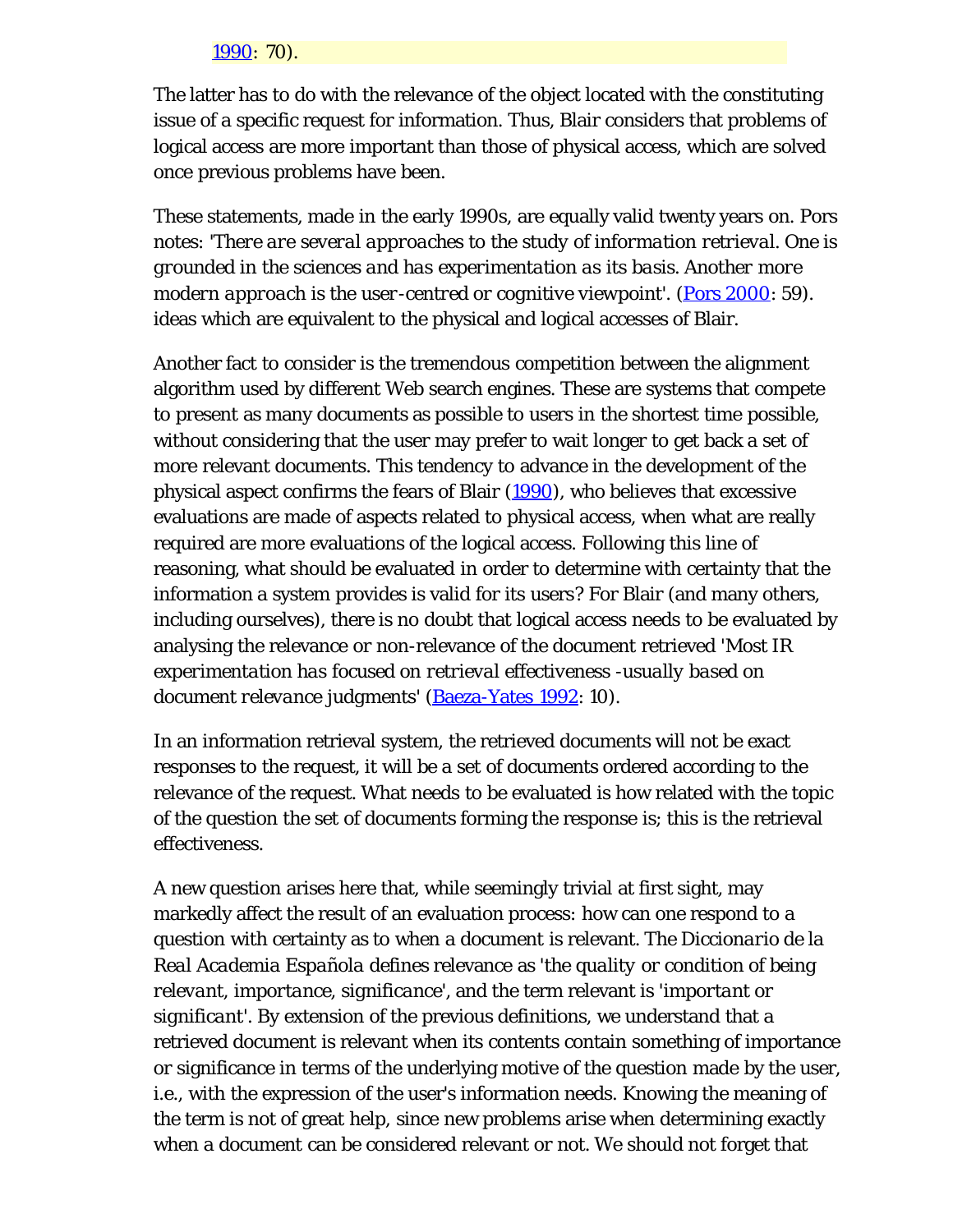these problems are closely related to the cognitive nature of the process, of which the following are highlighted below:

- A document can be considered relevant or non relevant by two people according to the motives for the need for the information or the degree of knowledge both have of the subject. In an extreme case, the same document might appear relevant or not to the same person at different moments in time ([Lancaster 1991\)](#page-24-0).
- It is difficult to determine beforehand when a document is relevant and it is even complicated to specify this clearly and concisely. In fact, '*it is easier to proceed towards the determination of relevance than to explain how the same has been done*' ([Blair 1990\)](#page-24-0), who also thinks that,

*it is clear that it is a very subjective notion which may be explained in a variety of ways by different inquirers (and even by the same inquierer at different times). We should not to be too surprised either if an inquirer, who claims that he knows perfectly well which documents contain information relevant to his request, cannot readily explain just what he means by relevance ([Blair 1990:](#page-24-0) 71)*

This does not mean that the concept lacks importance, but that judging the relevance is part of a wide set of daily tasks that we carry out in a habitual almost routine manner - cognitive processes, therefore, and contributors of the paradigm  $\langle E|I|M\rangle$ - but ones that we then have problems in finding the right words to describe them.

• Finally, it may be somewhat risky to clarify a document absolutely as being relevant or non-relevant to a subject. It is usual to find documents that are relevant in some of their sections to a certain subject, but not in all. Some authors have taken up the idea of *partial relevance*, as, for them, relevance cannot be measured in binary terms, but can acquire many intermediate values: highly relevant, relevant, barely relevant, minimally relevant, etc., meaning that relevance can be measured in terms of a continuous function rather than a binary one.

These impediments somewhat condition the viability of relevance as an evaluation criterion of information retrieval. Cooper ([1973:](#page-24-0) 88) introduces the idea of the '*utility of a document*', and considers it better to define relevance in terms of the perception a user has of a retrieved document, i.e., whether it is going to be useful to him or not. This new angle has a big advantage: it places the estimation of the suitability or non-suitability of a retrieved document in the judgment made by the user, to the extent that, as mentioned above, by enumerating the problems of relevance, we can assume that a user will have problems in defining what is and is not relevant, but he will have few problems in deciding whether the document seems useful to him or not. It is the user who is going to analyse the document and who is going to use it (if convenient), and so the judgments on relevance will be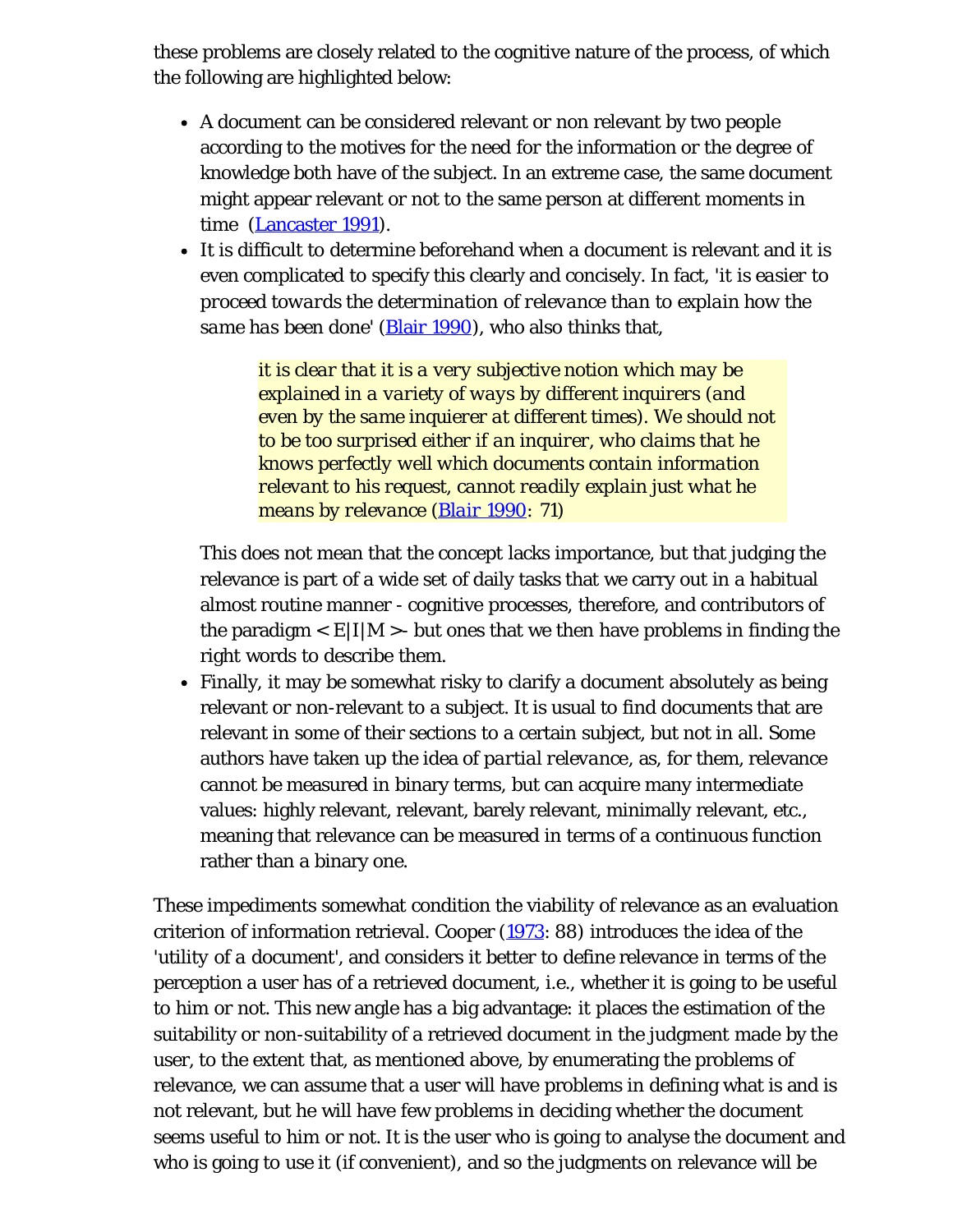made by the user, and it is those judgments that are going to decide whether a system is considered good or bad. The importance of this concept leads Blair to conclude that

*it simplifies the goal of an information retrieval system and though its evaluation is subjective, it is measurable and more faithful to the conduct of document retrieval in ordinary circumstances.([Blair](#page-24-0) [1990](#page-24-0):73)*

Frants [\(1997\)](#page-24-0) proposes another meaning of relevance, albeit very similar, in terms of *functional efficiency*. A system scores highly here when the majority of the documents retrieved satisfy the information demands of the user, i.e., the user finds them useful. Lancaster  $(1991)$  $(1991)$  thinks that although another terminology may be used, the word relevance seems the most appropriate to indicate the relation between a document and a request for information made by a user, although it may be wrong to assume that the degree of relation is fixed and invariable; rather, it is better to say that a document has been judged as relevant to a specific request for information. This author reflects along very similar lines to Blair, considering that the relevance of a document with respect to the need for information put forward by a user does not have to coincide with the value judgments made by many experts on the content of the document, but according to the satisfaction of the user and the usefulness that the contents will have for him. Lancaster [\(1991](#page-24-0)), finally thinks that the word *pertinence* is a better choice. Thus, relevance will be associated with the concept of the relation existing between the contents of a document and a specific topic and pertinence will be limited to the relation of the usefulness existing between the document retrieved and the individual's information need

The pertinent set of retrieved documents can be conceived as a subset of the documents stored in the system that is appropriate to the information needs of the user. The *Diccionario de la Real Academia Espa&ntile;ola* defines pertinence as the *quality of being pertinent*, understood as pertinent to *all that has to do with it or is opportune*. We can state that a pertinent document is one which is opportune, because it gives the user the information that fulfills a purpose for him. Similar opinions are found in Foskett, who

*distinguishes between relevance to a request that he calls 'relevance,' and relevance to an information need, that he calls 'pertinence'. The former is seen as a public, social' notion, that has to be established by a general consensus in the field, the latter as a private notion, depending solely on the user and his information need. ([Mizzaro 1997:](#page-24-0) 816)*

Really,

*'the different approaches have the same ultimate objectives because the evaluation procedures are concerned with the question about*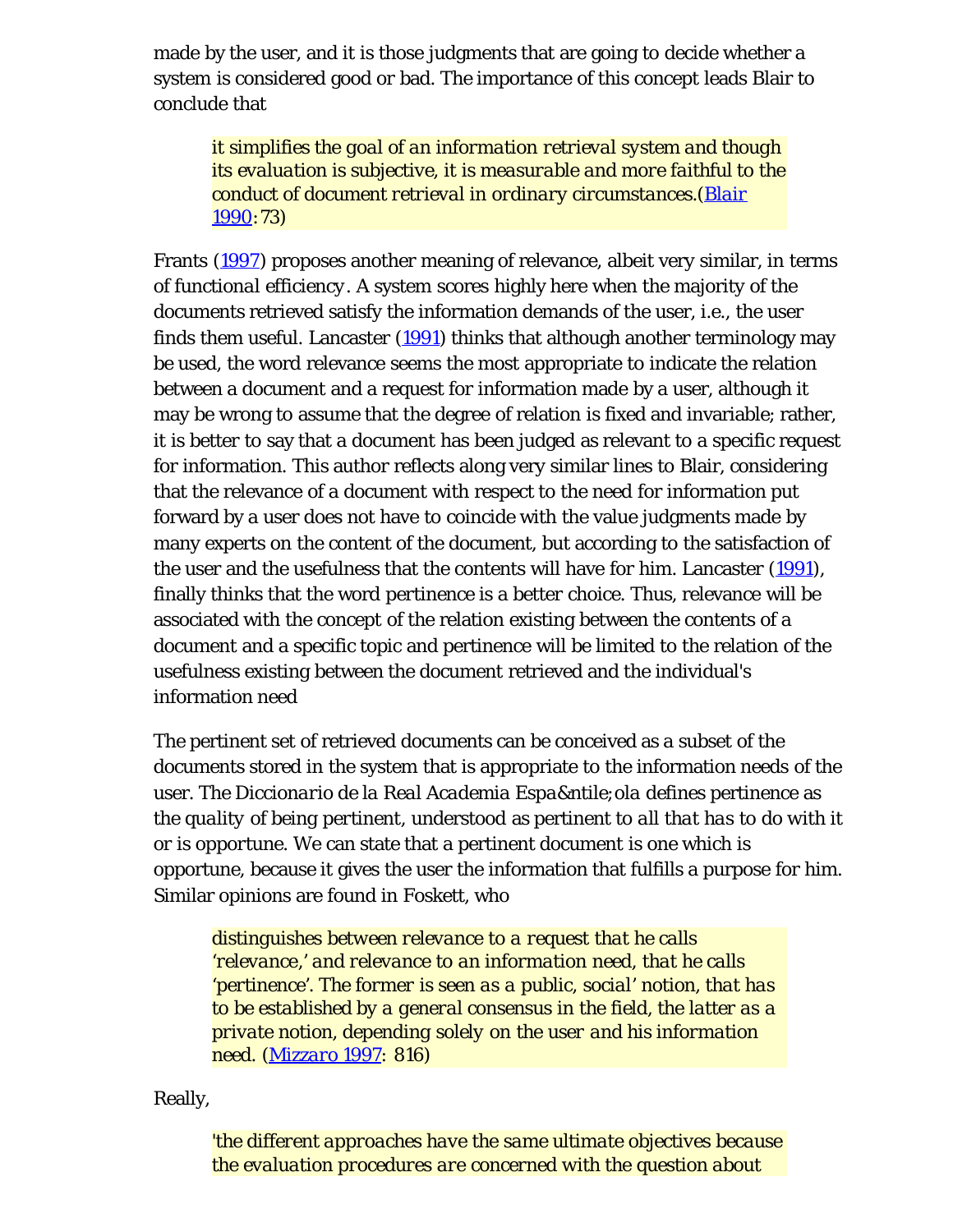*the system's ability to satisfy information needs and to improve the totality of the information retrieval process' ([Pors 2000:](#page-24-0) 61).*

An interesting additional bibliography on this meaning of the concept of relevance is provided by Lancaster [\(1991](#page-24-0)) who gathers quotes from Cooper, Goffman, Wilson, Bezer and O'Connor; another compilation has been made by Mizzaro ([1998](#page-0-0)), who cites, among others, Vickery, Rees and Schultz, Cuadra and Katter, Saracevic and Schamber. This set of opinions has been accepted by later authors in this field. Indeed, a special issue of the journal *Informing Science* includes the following sentence by [Greisdorf](#page-24-0) (2000): '*in the last thirty years no practical substitute has been found for the concept of relevance as a criterion for measuring and quantifying the effectiveness of information retrieval systems*'.

In the same vein, Gordon and Pathak [\(1999](#page-24-0)) opine that judgments of relevance made by experts are,

*conforming to accepted IR measurements (line recall-precision curves) to allow results to be evaluated in a familiar context. ([Gordon and Pathak 1999:](#page-24-0)147).*

In reality, the retrieved documents are not relevant or non relevant strictly speaking, in that it is not a binary decision because the contents of the documents can coincide to a greater or lesser extent with the information needs. What can be determined with greater security is whether they are relevant or not for a particular person. Pragmatically, the same document can signify different things for different people; judgments of relevance can only make semantic or even syntactic evaluations of documents or questions. However, these judgments may fail in their generalization because individual users participate in them and they may have problems in identifying where the user really finds a particularly relevant document. These authors take a slightly tongue-in-cheek approach in their paraphrased: *relevance resides in the details*. We therefore assume that the initial approach that a document will be relevant to our needs when it really contributes some content that is related to our request, so when we speak of relevance we will be speaking of pertinence, provided that we are referring to the point of view of the final user performing an information retrieval operation.

#### **Ecoystem**

All the reflections and arguments so far have been made in relation to information, by projecting one stage of its lifecycle, retrieval, with the aim to establish a framework of behaviour in which we can formally establish a systemic structure. Retrieval and the need to evaluate this process should, therefore, be placed in a formal context that can establish the limits and parameters in which they unfold both as a system (intrinsically) and with the environment (extrinsically). While some new terms will be presented here as a consequence of our opening up the way with formalisms whose axioms and definitions are not definitive, as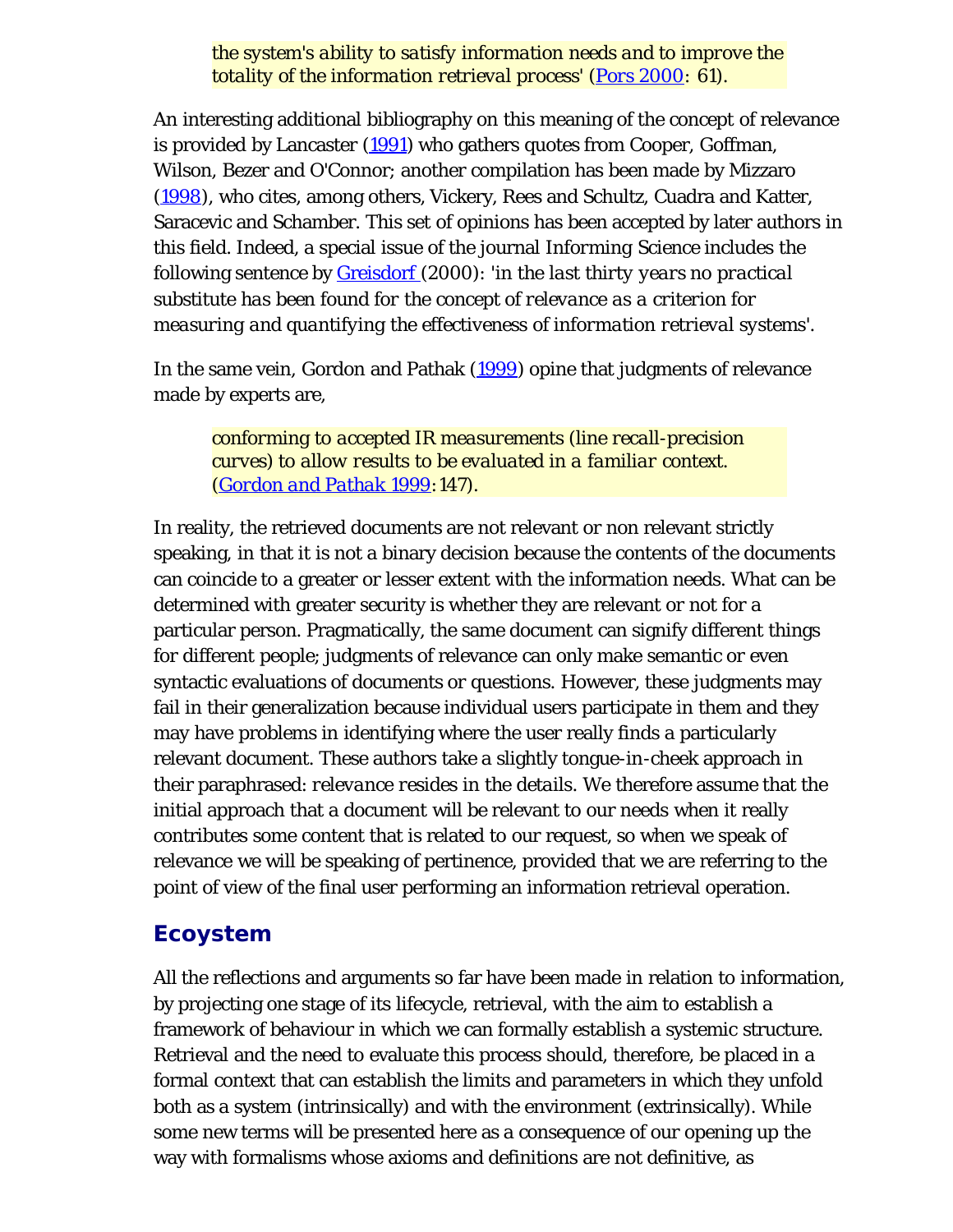Wagensberg ([1994](#page-24-0): 51) says: '*there are certain temptations for the thinker; for example to invent aterm to account for a mystery and then slowly and surreptitiously elevate it to the status of explanation*'. However, it is no less true that we find ourselves in an environment of which information is an essential part, as Aladro holds:

*Information creates reality, and reality, in any of its components, however small or insignificant they may be, spreads like an informative wave… [Reality and information feed back into themselves, one does not exist without the other] Thus, mastering the informative universe supposes mastering the reality in which we live ([Aladro 2009:](#page-24-0)10)*

Information can, therefore, be seen as an *infinite source of energy*.

For a suitable framework for the information in our study, we can say that the discourse universe is information as object not as subject. If we consider as object everything that may be material for treatment and study on the part of the subject, our hypothesis lies in the fact that when we speak of the information-object subspace we are really referring to the data space, while when we speak of the information-subject subspace, we are referring to the knowledge space, as can be seen in the illustrations below.



**Figure 1: Information as object and subject.**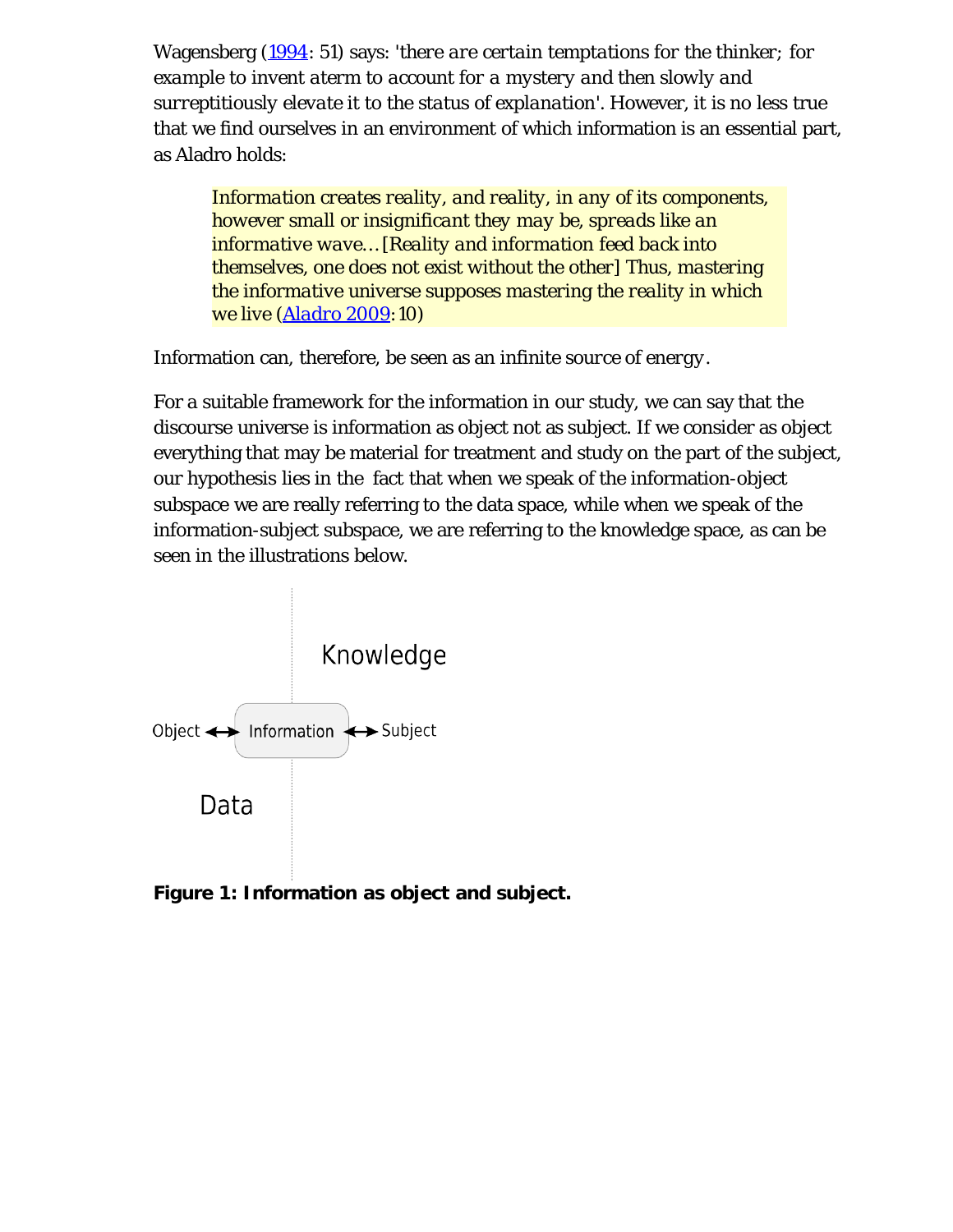

**Figure 2: The spatial scenario of information.**

Thus, we construct the argument inside a space whose coordinates (orthogonal axes) are represented by the data. We will have an n-dimensional space, where n is the number of data, such that through the composition of these we will obtain a sub-space of vectors that we can identify as information, such that a piece of information is a vector whose components are defined by data. Likewise, we will be able to determine sets of linear dependencies within this vector space, or subspaces of sets of linearly dependent vectors to which we can make a particular piece of knowledge correspond.

We now tackle the first question that needs to be solved: the approach. This can be considered atomistically or holistically. Both allow for analyses and reflections of interest. In the first observation, it is worth noting that while the atomistic approach gives a precise description of the elements comprising the system, leading to their definition and, (why not?) classification, it is no less true that it deprives us of a certain height vision, i.e., the rules of synthesis are such that they can change the semantics of the system in question. The holistic approach does allow the system to be observed as a whole. To do this, we will look at the prototype and test its robustness. Coherently, we should note that if we wish to make a deeper analysis we will be able to conclude that we define the object as everything that is susceptible to being described by a subject and, in the same sense, we express the idea of subject as that which is described. In the environment we are working in, our object is the representation, treatment, to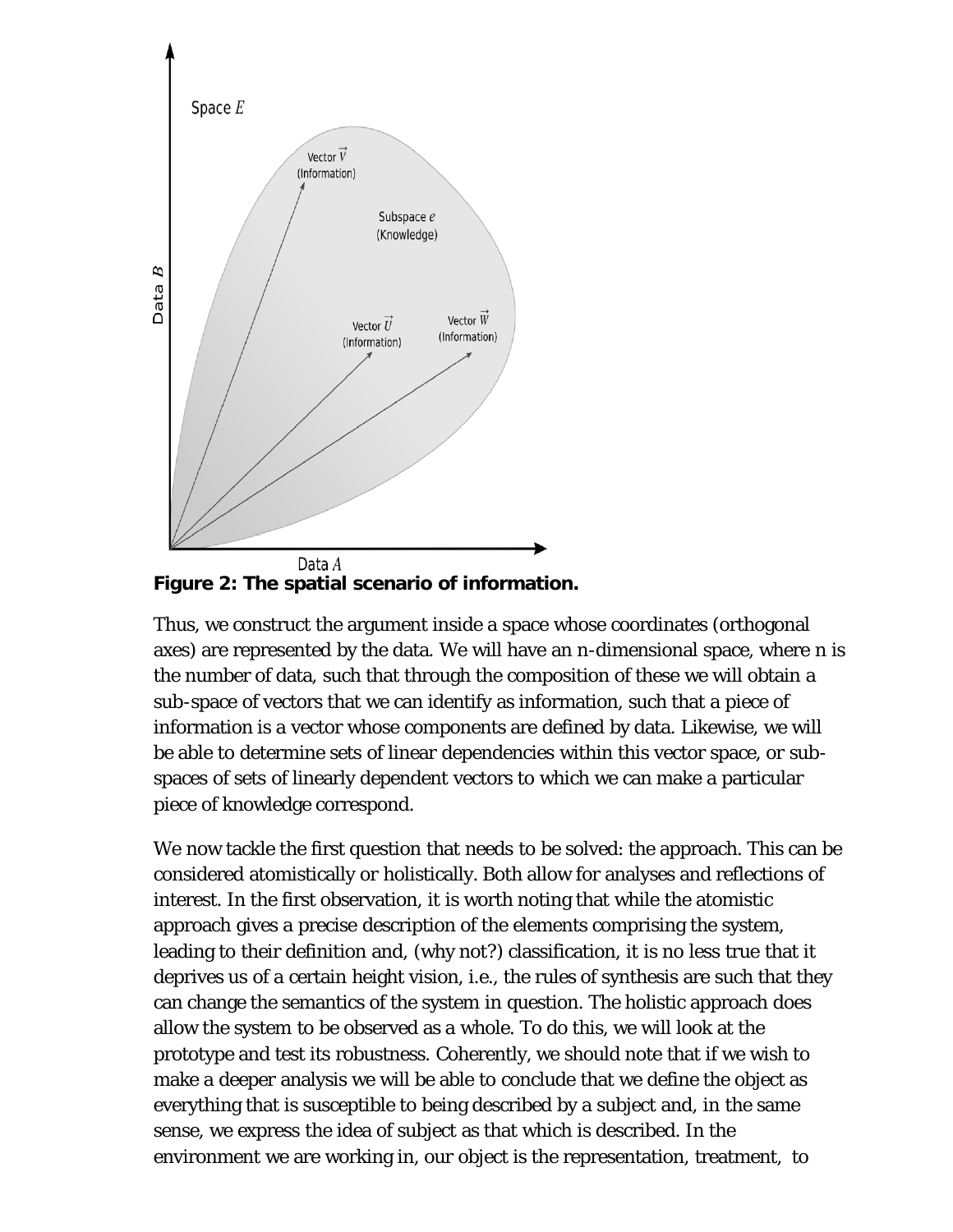obtain new sources of subject-information.

In a universe where physical laws are subject to uncertainty (i.e., by chance), reality is determined by observation, interpretation and informative processes. In the scientific model, observation and gathering of information decree the reality and induce uncertainty to a specific event or state of that reality. Knowing the nature of the information may be determining in knowing how to use it, to make it fulfil a certain end and use it or take advantage of it to dissipate disinformation ([Moreiro González 2004\)](#page-24-0). In order to begin this approach we need to enlarge the framework outlined above so as to situate information as the supporting axis of the data and knowledge as agents that are close to and contain the reality.

Ontologically, we will interpret knowledge as the being and data as the not being of any system, where information is the fluid, the essence for transforming uncertainty into reality. It is, in terms that Manzelli ([1993\)](#page-24-0) calls *Principle of Creative Evolution*, seeing knowledge as the subject that works to observe and interpret the reality of the object, in this case the interpretative version of information thorough data as a global vision of systems in order to attain knowledge. To understand this we need to adopt a systemic approach in which data are seen as meta-information and information as met-aknowledge in a type of axiom where the vital impulse leans towards an explanation that goes beyond the physical representation proper to be described, and see information as a description of knowledge, and data as a form of information. It is, therefore, to define information as a proto-form of the data, which is lit by knowledge through creativity.

However, we need to go a little further in our analysis of that object. In order to describe reality in technological terms, what in the context of databases is known as the discourse universe, the first characteristic is readability, an essential structural and functional quality of any computational tool. The absence of any syntactic or algebraic ambiguity is indispensable for the objective description of the reality. Since, in this representative scenario we have a static, determinist framework in which all that is observable is perfectly measured, physically we are in a Newtonian context and with a documental perspective that governs the norms of the documental technical process. Within this order of things, we can call this scenario one of information statics or *infostatics*, a closed system in which we can place languages that define data in the databases.

On the other hand, we have the subject, characterized by intelligibility, a dynamic, non-determinist framework caught by the arrow of time, in which uncertainty and semantic ambiguity are dominant in the troubled waters of chance. In this sphere information retrieval systems act, so they are not systems that are measurable directly, but by prediction. From a physical standpoint, we would say that we are in a quantum environment, where the governing laws are subject to undecidability, or where it is not possible to design a system that decides whether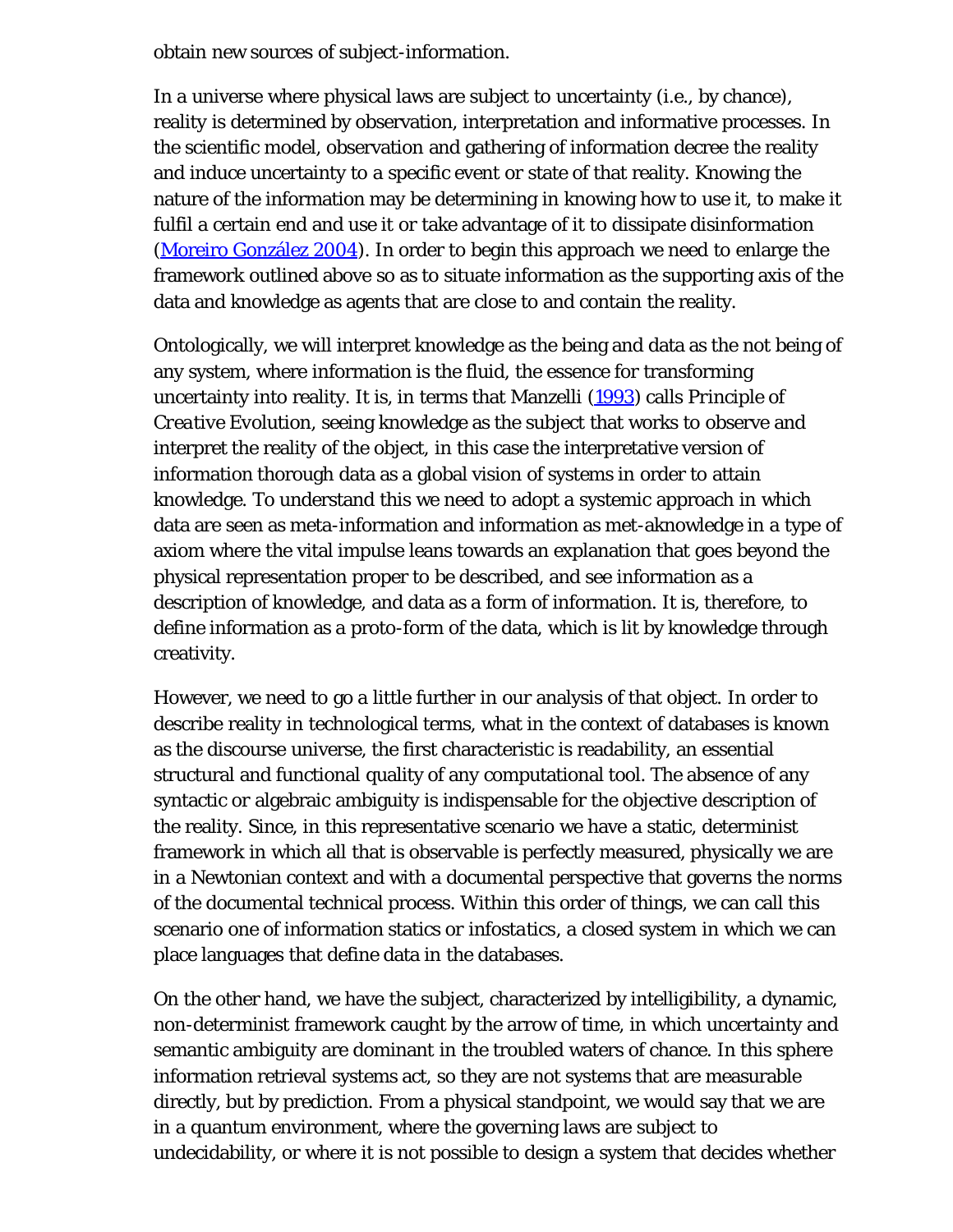the response to an information retrieval operation will be correct. In this case, we can label this scenario information dynamics or *infodynamics*, an open system in which we can place the system, since, for the same representation, the variable contexts change the result.

If the route for the object (data readability) is made and normalized in a digital, technological context, then we must, in this same context, advance towards the subject (knowledge and intelligibility). The dividing barrier is the representative granularity, i.e., Semantics, in the sense of the meaning and interpretation of the data. Today, the attempt to overcome that barrier is done by adding code to the data; one paradigm of this is the semantic Web [\(Berners-Lee](#page-24-0) *[et al](#page-24-0)*[. 2001](#page-24-0)); ([De](#page-24-0) [Virgilio](#page-24-0) *[et al.](#page-24-0)* [2010](#page-24-0)), Pastor Sánchez ([2011\)](#page-24-0). Before analysing the ecosystem (the unity composed of interdependent organisms sharing the same habitat), where we may interpret how and what needs there are in adapting information retrieval systems, we have to see if there is a possibility of a measure that indicates the degree of chaos in which information retrieval acts. Unspeakability precludes *a priori* knowledge of a system's response, since in attempting to understand this circumstance, Burgin ([2010](#page-24-0): 58) states that any statistical measure of information, such as the amount of information (in terms of the Shannon and Weaver equation), entropy of a message **m**, uses probabilistic concepts and constructions, where **pi** is where **pi** is the probability of the event **i** (the outcome of an experiment, case or situation):

 $\mathbf{H}$  [m] =  $-\delta p_i \log p_i$ 

In spite of its success and popularity, the Shannon and Weaver statistical theory of information has not been able to solve many problems of information processing. The same occurs with semantic theories of information. If we analyse the Shannon and Weaver equation, as presented by Burgin, and with some changes to its initial posing when considering how to measure the amount of information, we need (in our case) to make reference to the semantic value of the information, to the meaning in terms of what is said, unlike what Burgin poses as information (the capacity to choose between two independent meanings of the significance, with reference to what could be said).

This difference in approach requires a new postulate because it is now a question of knowing to what extent an information retrieval system is behaving better, i.e., of knowing if it is providing relevant information. For this reason we have to redefine the equation, more along the lines expressed by Wagensberg '*entropy contains the disinformation of the macroscopic observer and represents the number of microscopic configurations compatible with the state of equilibrium in question*' ([Wagensberg 1994:](#page-24-0) 30).

For our purposes, faced with the semantic ambiguity contained in a document, there is a number of possibilities of binary options of relevance or non-relevance,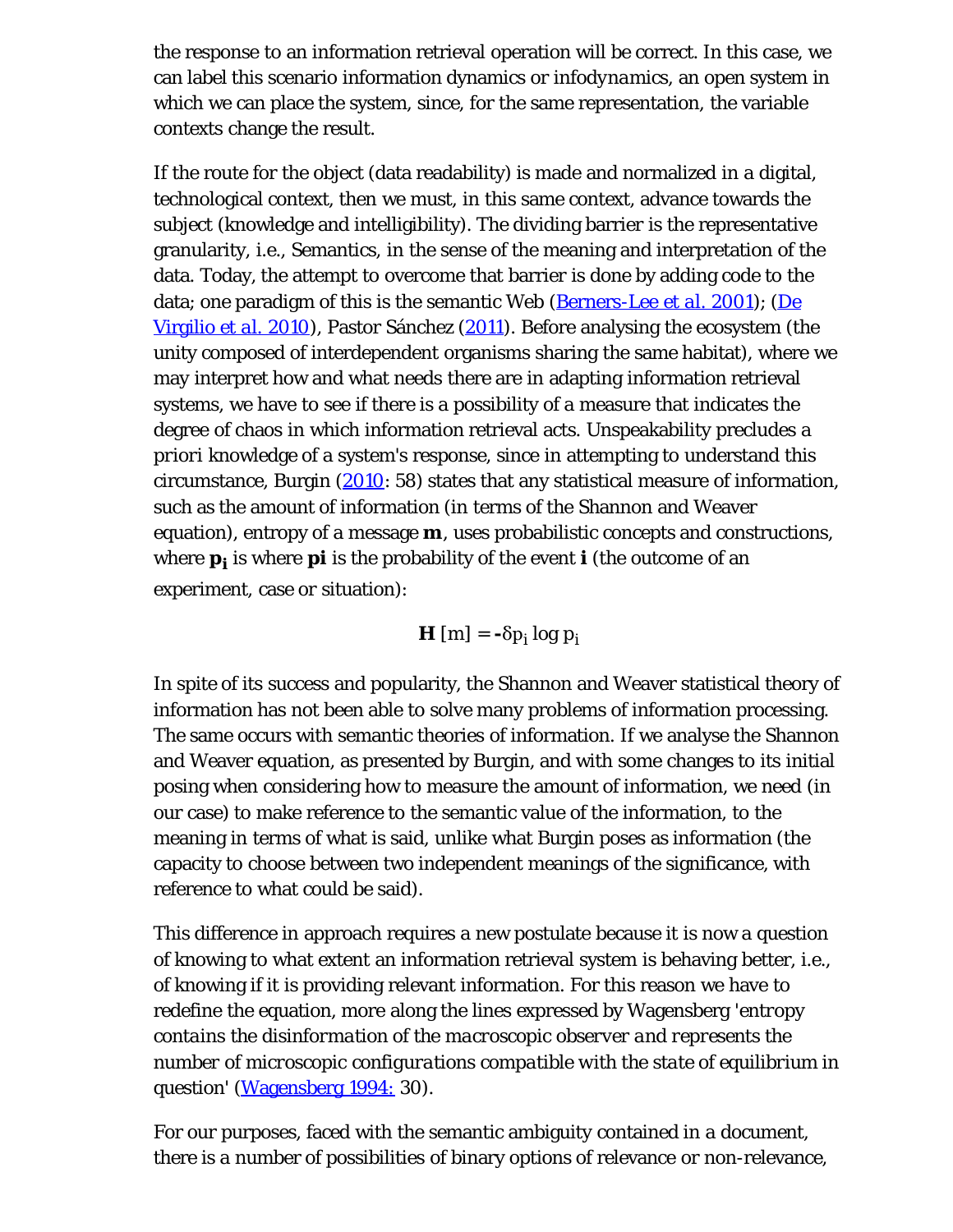determined by the intrinsic value of each separate term in the text of the document. So we would have:

**S = -I** as probability, disorder and disinformation

**- S = I** as improbability, order and information

So the Shannon and Weaver equation becomes:

$$
\bm{I}=-\,\bm{\Sigma}p_i\,log\,p_i
$$

where  $\bm{{\mathsf{p}}}_{\mathsf{i}}$  is the probability of a term's belonging to a class, which in thermodynamics is known a *degrees of freedom*; in our case we would have i = 1, …, n classes or terms to establish the canonic representations of the questions, which would be defined by:

$$
\bm{P}_i = n_{i/N}
$$

where N is the number of documents in the collection and  $\mathbf{n_i}$  is the number of documents in the collection belonging to class i, or relevant to the term i.

In these circumstances, when  $N = n_i$  and, consequently I = 0 there is no freedom of choice, this means that we have reached certainty, that the response has been 100% correct. For Shannon and Weaver it means that there is no information since there is no freedom of choice between the **m** messages to choose, but in this case we interpret that the retrieval has been completely successful and that it is not necessary to take any decisions of relevance; in short, we are in an environment of data retrieval. Effectively, when we make a a search in a relational database the expectations of success are 100%, Shannon is right, there is no choice, since there is one and only one set of the response (nobody would expect that on obtaining the list of students in a subject from a database that the number of students on the list would be higher or lower than the number of students enrolled).

For the remaining cases where  $N > n_{\mathbf{i}}$ , then I  $> 0$ . Thus, the degree of freedom or choice increases and, in consequence, we are talking now of a response success percentage of below 100%, and this success will be lower the greater the value of I. We are in an information retrieval environment ruled by the laws of semantic ambiguity, where a distance is created between the information needs of the user and how to satisfy these through the set of the retrieval response; in short, whether choices of relevance need to be made or not.

Using the above analysis, we can reformulate the problem of interaction between a system and its environment – the retrieval of information to meet user requirements – to establish a postulate for the evaluation. Before explaining the model, the leading players have to be considered. This scenario will be described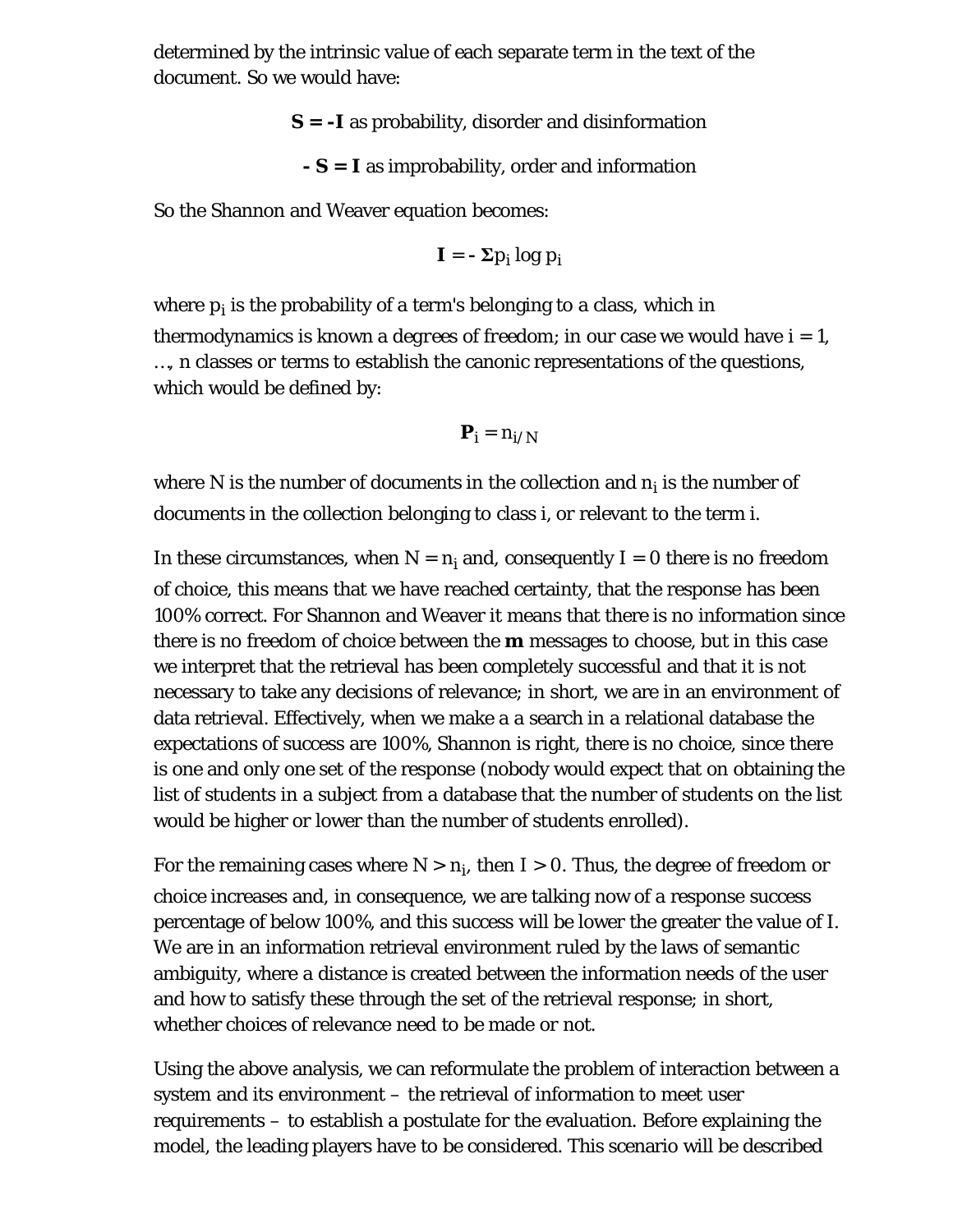following Baeza-Yates:

*an information retrieval model is the quadruple [D, Q, F, R(qi,dj)] where D is a set made up of logical views (or representations) for the documents in the collection. Q is a set made up of logical views (or representations) for the information needs of the user. These representations are called questions. F is a framework for the representation model of documents, questions and their relations. R(qi,dj ) is an alignment function that associates a real number with a question qi Ε Q and a representation of the document dj ΕD. This alignment defines an order among the documents with respect to the questionS qi . ([Baeza-Yates 2011:](#page-24-0) 58).*

In the first place, among the information flows, collections of documents or primary documents and their representation for storage or logical viewing, there is a differential (understood as the approximation or distance between the real and its representational form), which is the logical view of the complete text, or a set of terms or key words which we call  $\Delta_f$ .

#### information sources **Δ**f**logic view (representation)**

The representation of the information need by a question, be it in a Boolean canonic form or through a number of terms, leads us to define another differential, that we will call  $\Delta_{\alpha}$ .

information need **Δ**q **logic view (query)**

As indicated earlier, one characteristic of information retrieval systems is the order of the response. This is the consequence of entropy I being greater than zero (i > 0); this differential is tightly linked to the previous one and, hence, some of the existing systems seek to improve their response through specific algorithms (e.g. *PageRank* or *TrustRank*) or by processes refining the search or feedback processes too adjust the order. We will call this differential**δ**<sup>r</sup>

#### information search  $\Delta_b$  **documents of the response**

Whatever the information retrieval model used for a search (boolean, algebraic or probabilistic), it is clear that another differential will exist, perhaps that which represents most weight, given that the similarity functions are those which decide the crucial issue of retrieval, i.e., when a, document is relevant or not and to what extent it is relevant. We will call this differential **Δ**<sup>r</sup>

#### documents of the response**Δ**r**ranking**

In short, we can state that the effectiveness of the information retrieval, the factors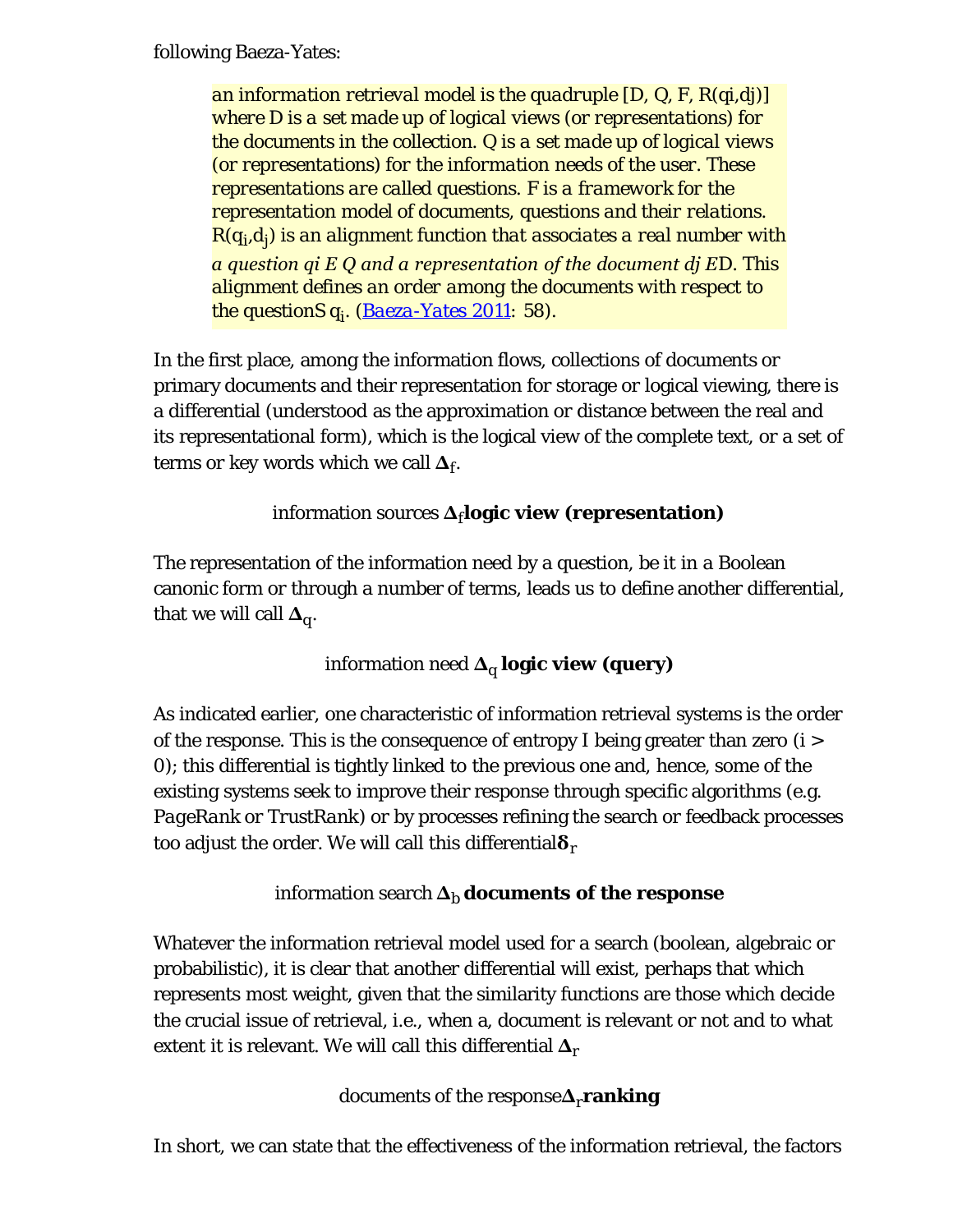that intervene therein and that are responsible for the positive value of the entropy can be represented by the

$$
\Delta_{f}+\Delta_{q}+\Delta_{b}+\Delta r\!=\! \,E f\!f\!ectiveness
$$

These four differentials can be grouped as follows:

$$
\Delta_{f} + \Delta_{q} = \Delta_{human}
$$

$$
\Delta_{b} + \Delta_{r} = \Delta_{computational}
$$

In effect, although the processes for obtaining logical views (in both texts and questions) are highly automated, it is no less true that the human factor in these extremes is primordial when establishing differences (we should not forget that feedback is a mechanism to enhance the query on the basis if the response). Undoubtedly, the human is a vital issue, as we see in the work of Wilson [\(2000](#page-24-0): 49) who identifies four participating elements:

- Information behaviour, or the whole of human behaviour in relation to information sources and channels, including the active search for information and the use of this (including word of mouth and passive reception).
- Information seeking behaviour, or the intentional search for information (manually or automatically) to meet an information demand or to reach a goal.
- Information searching behaviour, or the micro-level of behaviour used by the searcher in the interaction with all types of information systems. This comprises all the interactions with the system, be they in the sphere of person-machine (using the mouse and links, etc.) or in the intellectual sphere (adopting a Boolean search strategy, establishing criteria for deciding which of the selected books on a shelf is of most use), which also involves intellectual activities like judging th e relevance of the data or the information retrieved.
- Information use behaviour, the behaviour of the physical and mental acts involved in incorporating the information with that already present in the person's knowledge. These could be physical acts such as marking the sections of a text to indicate their importance or relevance, or mental acts that imply, for example, comparing new information with that existing.

It is worth making a brief aside to establish the coherence of the systemic approach to information retrieval systems. We have indicated that information retrieval is an open system. In these systems when we find non linear states, discontinuities and instabilities arise and spontaneous fluctuations may become irreversible, so leading to new states known as *dissipative structures* (in nature these are responsible for biodiversity). This is self-regulation and it is not alien to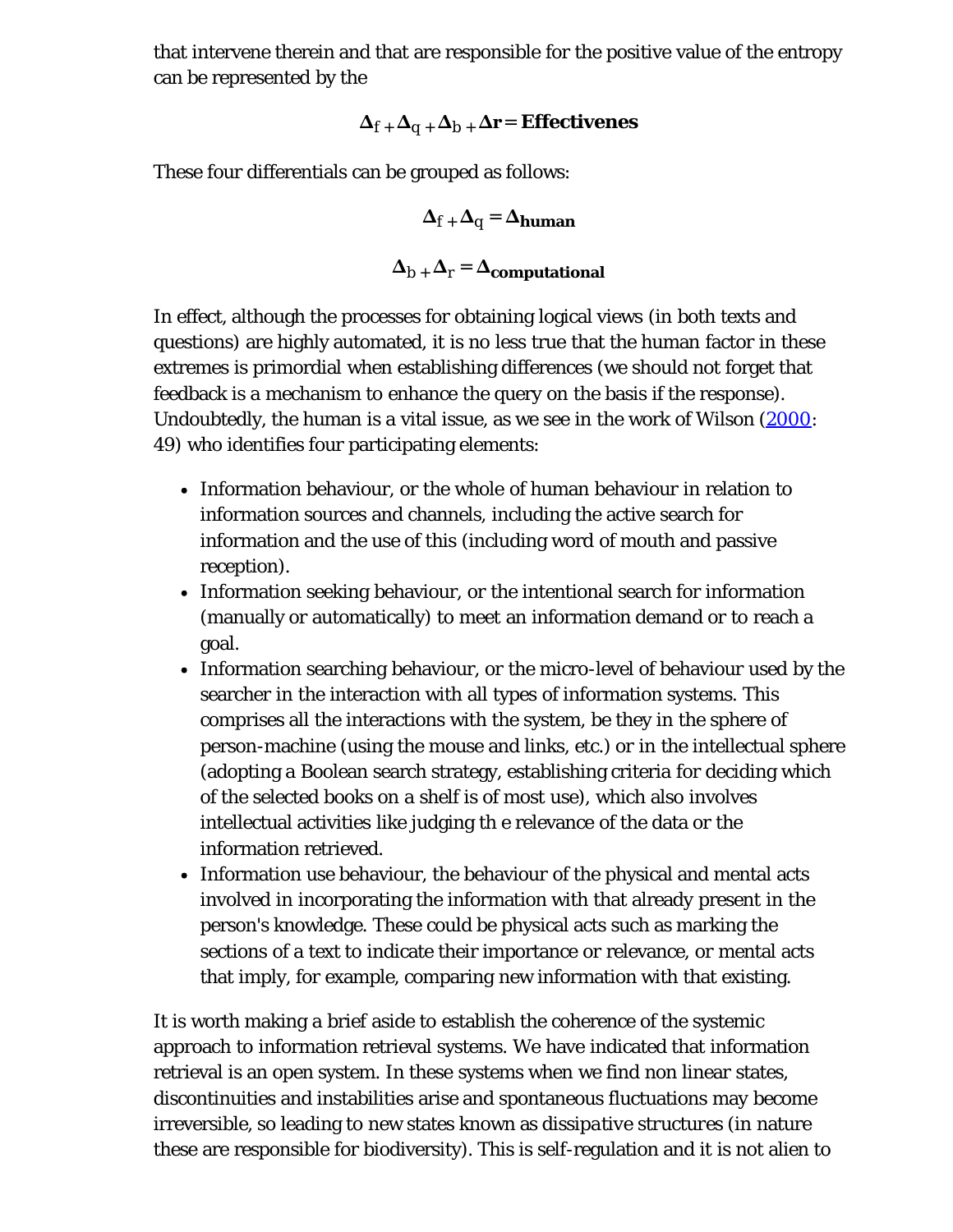an information search operation in which the response in its whole gives results that may have nothing to do with the initial search strategy but which may be of great use in satisfying other information needs that arise at the same time. These and other similar situations in which the changing human factor participates serve as a base for Wilson [\(2000](#page-24-0)) to propose different activities which describe how the user interacts with the information sources, makes searches within them and uses the information. In all types of behaviour, there is a dependence of the differentials related to the human factors mentioned, insofar as users may through their actions affect the value of these differentials. Thus, informational behaviour and the techniques for representing texts and questions are crucial in improving the response.

The computational aspects have been well described in the previous sections, and the evolution and the most important alternatives in which information retrieval systems develop today are clear. Let us end by analysing information flows and the interactions if, through a similar systemic approach to that of Wagensberg [\(1985\)](#page-24-0), we were to establish information retrieval as a system that interacts with its environment, i.e., the users. There are four quantities to be measured to establish the balance and, thus, to ascertain why we evaluate information retrieval.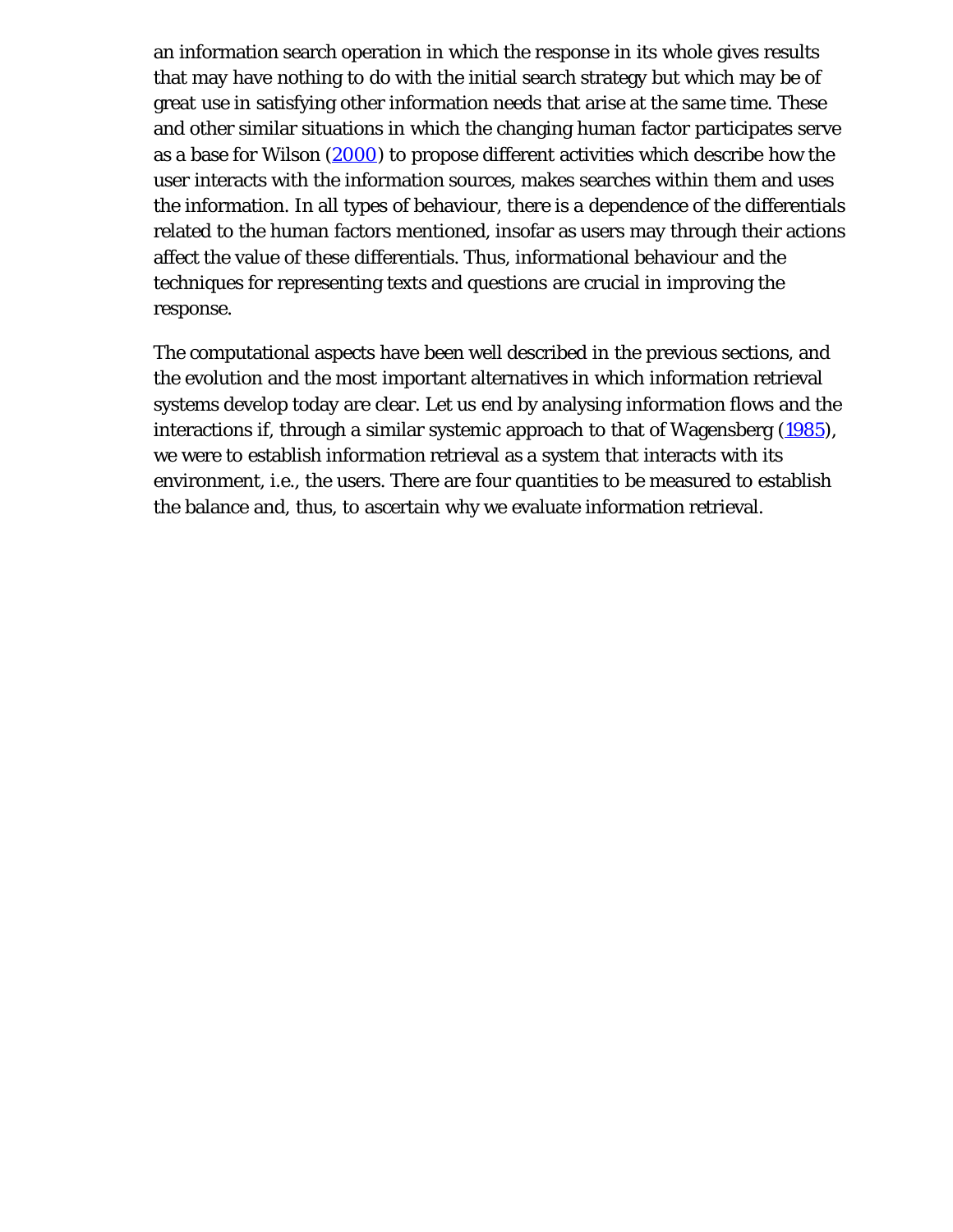

**Figure 3: The information retrieval ecosystem.**

We consider first the system as a source where the response to the user is originated. The amount of information contained in the source depends on its potential behavioural diversity (key words have fewer accessible states than abstracts, and these have fewer than complete texts); this is the complexity of the system (**SC**). These are the data structures (terms, metadata, thesauruses, indexes, etc.), the thematic content, the readability.

We will now broach the environment as the source of a query to the system. The original information depends here also on the richness of the possible behaviour of the source, in this case the environment (a non specialist user has fewer accessible states than a specialist one, a scientist), it is a question of the environment's complexity or, rather, the environment's uncertainty (**EU**). These are the needs and the behaviour of the users in the form of language.

But not all the information stored in the system reaches the environment, or vice versa. The first error lies in the diversity of behaviour that we can find in a system,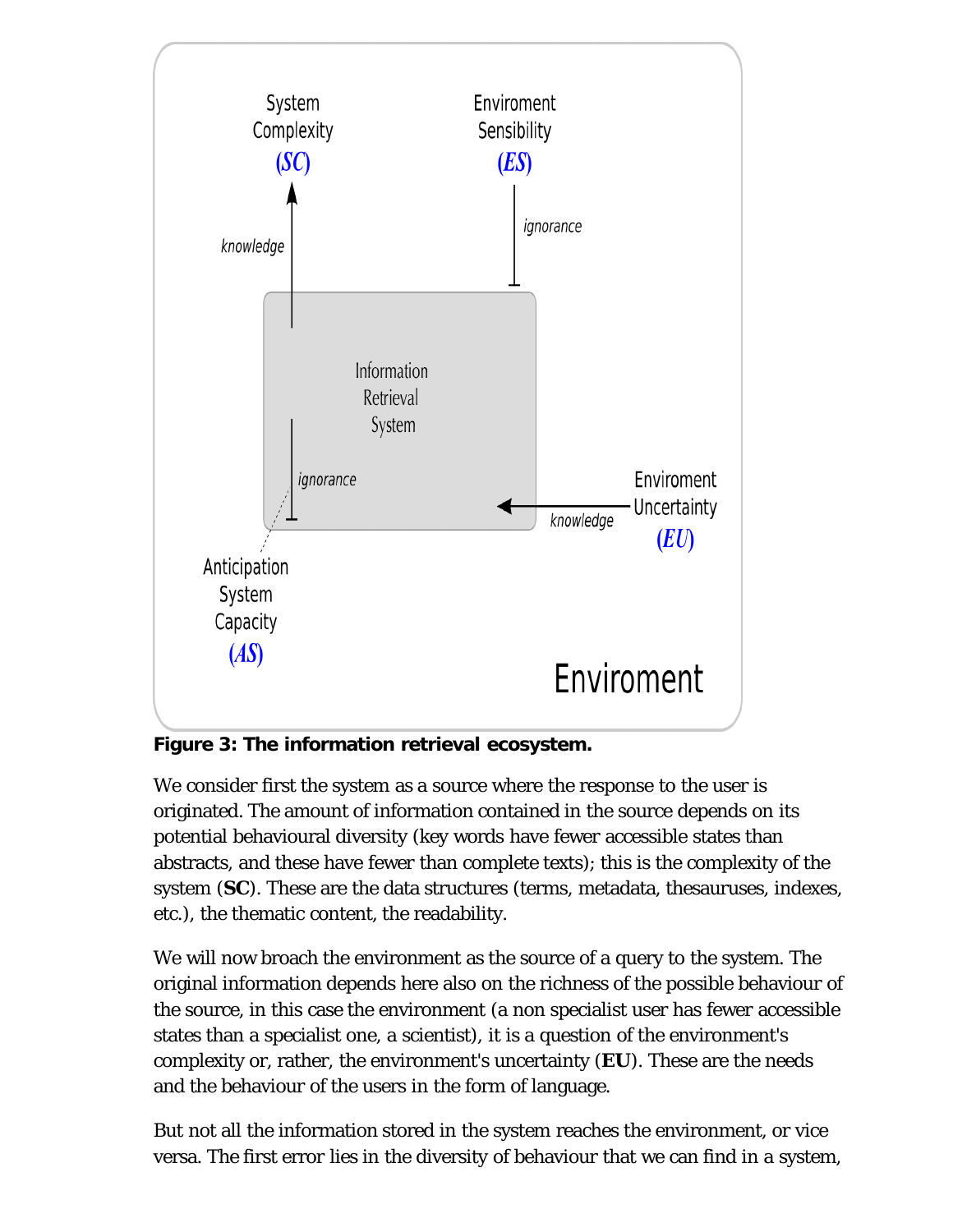once a certain environmental behaviour has been established. The smaller this error, the fewer the doubts of the system regarding its environment and the more the environment limits the system's possibilities (the response of an information retrieval operation changes little for the user who employs single terms in the search and one uses feedback). It is the system's capacity of anticipation (**AS**) that matters, the search engines, the search and alignment algorithms on which the retrieval models are based. The opposite error, i.e., information leaving the environment does not reach the system, depends analogously on the variety of states compatible with the system's behaviour. The lower this value, the more affected the environment will be by the system (a file with bibliographical references has less influence than an information retrieval system on the user when satisfying information requirements). In this case we are dealing with the environment's sensitivity (**ES**), semantic ambiguity, intelligibility, etc. According to Wagensberg:

*the net information that reaches a destination is obtained by subtracting the error from the source information. Hence, the complexity of the system minus its capacity of anticipation is just the information that the environment's behaviour provides on the system's behaviour. Contrarily, the uncertainty of an environment minus its sensitivity is merely the information that a system's behaviour provides on the environment's behaviour. ([Wagensberg](#page-24-0) [1985:](#page-24-0) )*

Conrad ([1993\)](#page-24-0) establishes (equation 3) that both sets of information contain identical amounts of information, and this equality regulates the changes of any ecosystem. Under theses premises, any movement of a term in the equation implies the immediate re-accommodation of one (or all)of the remaining ones. For example, if the environment uncertainty increases (a complex or ambiguous question), the system would have to increase its complexity by improving a thesaurus's relationships or improving its capacity of anticipation by refining its search and alignment algorithms, or by disqualifying its effect on the environment by incorporating logical inference processes into its information retrieval. In short, this equation provides for four parameters and a principle of equilibrium to be respected. When this happens, the communication between the system and environment is able to combat all the difficulties by not violating this equilibrium so we can say that an adaptation has been produced.

**SC** - **AS** = **EU** - **ES (3)**

If an episode occurs in one of the terms and none of the other three terms were able to redress the balance, the adaptation would break down and the system would go into a crisis:

*the system them would shut down or would brusquely change to another structure, it would organize itself into a clear rebellion*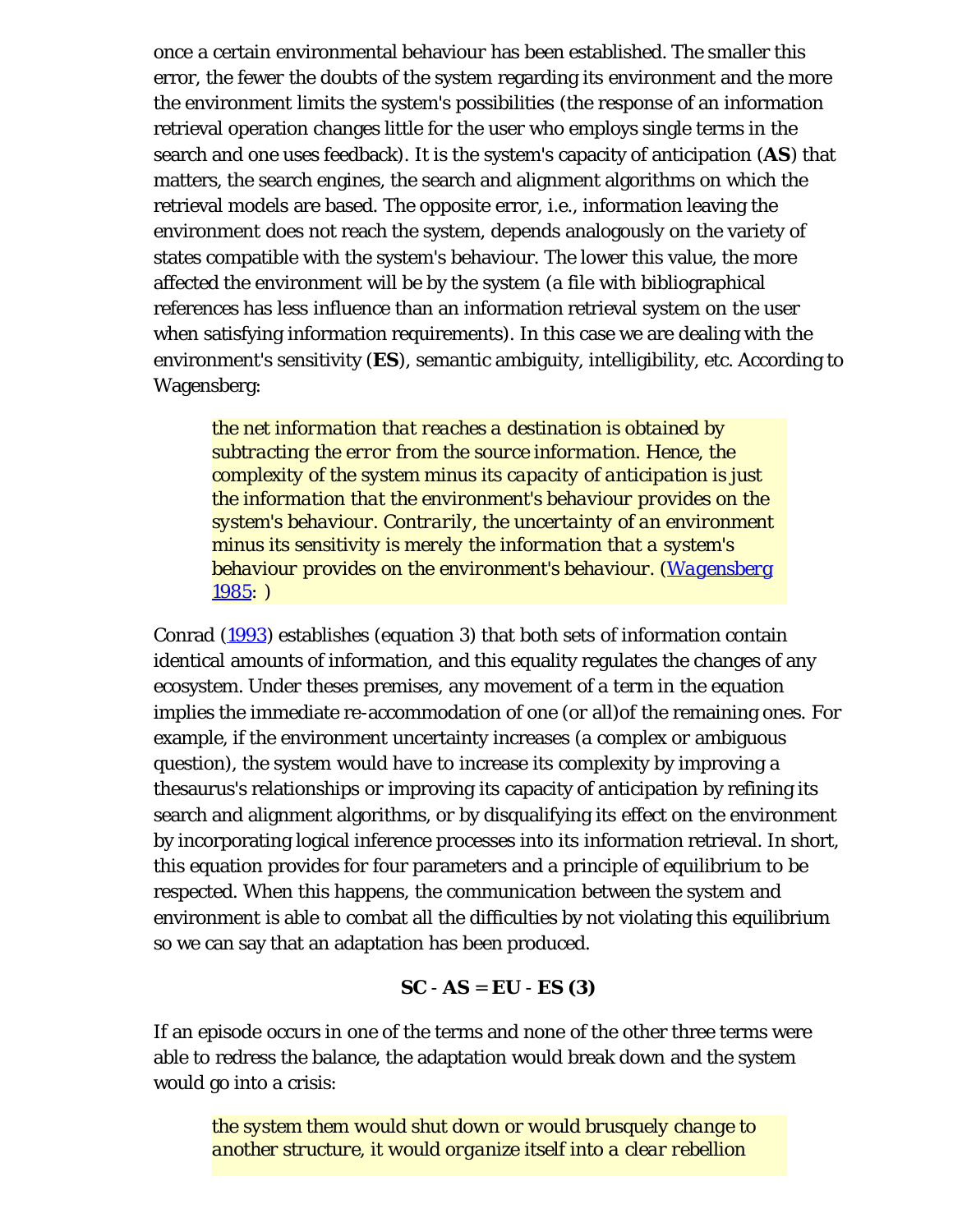*against its environment. A catastrophe (bifurcation) would come about. And the new system could, if it found a way of being compatible with the fundamental newly established identity, be a good system. And the story would go on. It is the same essence of change ([Wagensberg, 1985:](#page-24-0) 49).*

Consequently, we can establish the connections between the four measures and the differentials that govern the effectiveness of information retrieval as:

$$
(\text{SC, AS}) = \delta_{f+} \delta_q
$$

$$
(\text{EU, ES}) = \delta_{bb+} \delta_r
$$

Put another way, **SC** and **SA** will be parameters that are sensitive to the improvements in the representation of documents and to the representation of questions as a consequence of the users' behaviour. On the other hand, **EI** and **ES** will be parameters that are sensitive to the improvements implemented by the information retrieval system and, hence, those of the technological innovations.

# **Final consideration**

We have seen the circumstances in which information retrieval systems have evolved and how they have had to be adapted to the growing demands of the users, particularly the search engines used for the Internet. Some processes have fallen into disuse with the passing of time, and today there are only three great search engines on the market (possibly two, following the alliance in 2012 between Yahoo! and **Bing Network**. The survivors have had to to make changes to balance this equation and to get rid of the differentials that affect these processes and significantly affect the equilibrium and, hence, adaptation.

With all the instruments and processes they involve, these systems, in short, seek to overcome epistemological chance, that due to our own ignorance (weak algorithms, erroneous choices of terms when searching, badly constructed thesauruses, etc.). We might say that if we distance ourselves from the equilibrium, essentially the data, we are paving the way for the intervention of chance, essentially semantics, and are left at the mercy of the fluctuations of a dissipative environment, and hence only the contributions of genuine novelties could bring any change, essentially search engines, although there would always be ontological chance, that which describes the pure eventuality that acts permanently throughout the universe.

We believe that a formal framework has been established that recognizes not only the factors that participate in information retrieval (in principle, well-known), but one that also establishes how they participate. Thus we now know why we evaluate information retrieval and how to intervene in moments of imbalance.

# **Acknowledgements**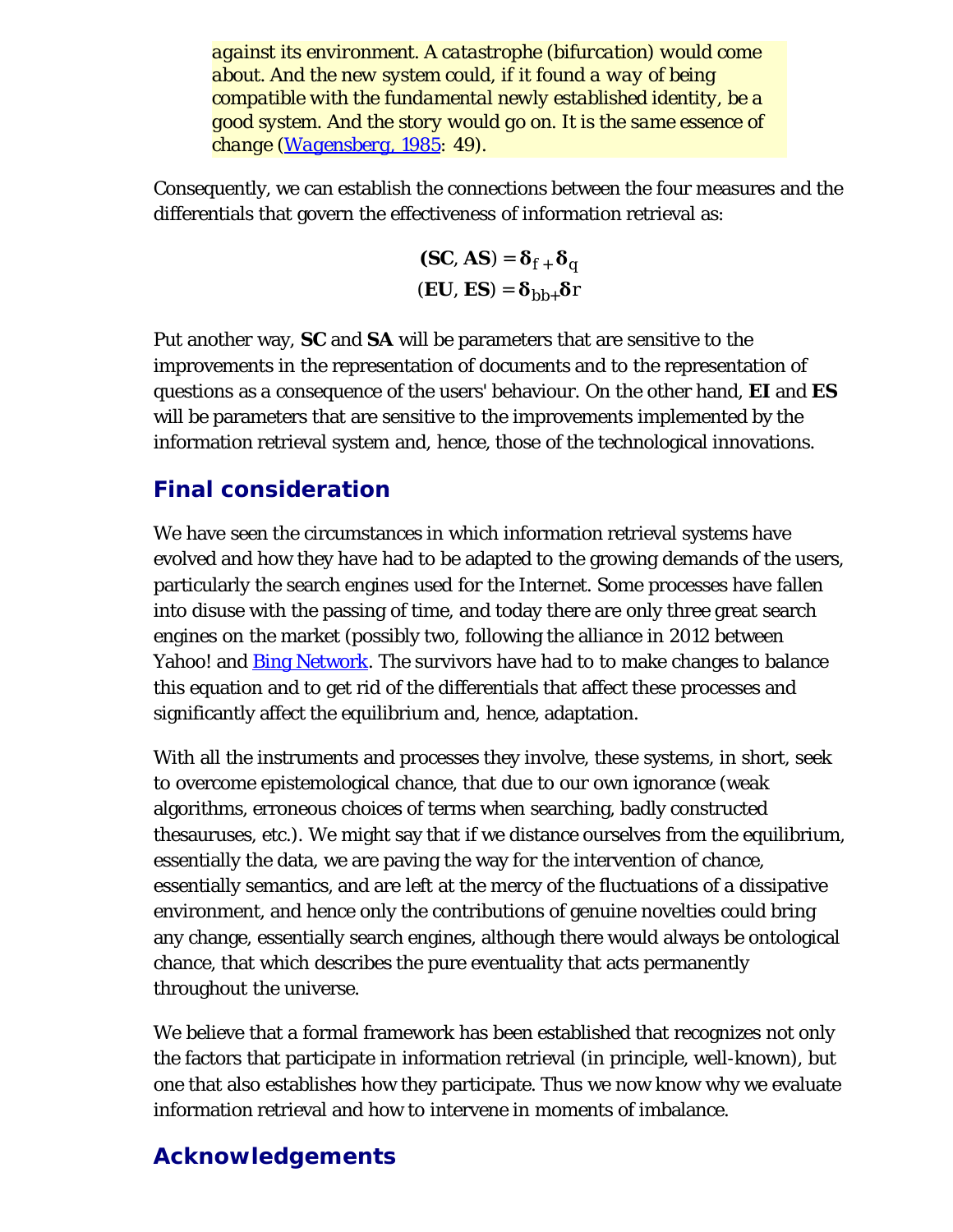We wish to thank once again and surely not the last, the opportunity provided by [Profesor Tom Wilson](http://informationr.net/tdw/) of participating in this journal, the result of his many years of work and expertise. Without his effort, dedication and understanding this project would not be possible. Thank you very much Tom.

### <span id="page-21-0"></span>**About the authors**

**Jose-Vicente Rodriguez-Muñoz** is Professor at the Department of Information and Documentation of the School of Communication and Information Studies, University of Murcia. He holds a Ph.D. in computer science fron the same institution. He is also Visiting Professor at the University of Havana (Cuba) and Coordinator o the UNITWIN Chair *Information Management in Organizations* sponsored by UNESCO. He is head of the Research Group of Information Technology at the University of Murcia and his research area covers the information management and information storage and retrieval. His an Associate Editor of *Information Research* with responsibility for papers from the Luso-Hispanic regions. He can be reached at  $jovi@um.es$ 

**Francisco-Javier Martínez-Méndez** is Lecturer of Information Technology and Dean of the Department of Information and Documentation of the School of Communication and Information Studies, University of Murcia. His PhD is in information science and he is member of the Research Group on Information Technology at the University of Murcia. He teaches and conducts research in information retrieval and strategic information management. He is the author of the blog: IRSWEB, information retrieval on the Web. He can be reached at [javima@um.es](mailto:javima@um.es)

**Juan-Antonio Pastor-Sanchez** is Lecturer of Information Technology and Assistant Dean at the Department of Information and Documentation of the School of Communication and Information Studies, University of Murcia. His research is related to thesauri, ontologies and recently, he has specialized in the semantic Web technology. He can be reached at [pastor@um.es](mailto:pastor@um.es)

Aladro Vico, E. (2009). *La información determinante*. [Relevant information.] Madrid: Tecnos.

- Baeza-Yates, R. & Frakes, W.B. (Eds.) (1992). *Information retrieval: data, structures and algorithms*.Englewood Cliffs, NJ: Prentice Hall.
- Baeza-Yates, R. & Ribeiro-Neto, B. (1999). *Modern information retrieval*. Harlow, UK: Addison-Wesley

Berners-Lee, T. (1989) *[Information management: a proposal](http://www.webcitation.org/6CRBkojo8)*. Geneva, Switzerland: CERN. Retrieved 25 November, 2012 from http://www.w3.org/History/1989/proposal.html (Archived by WebCite® at http://www.webcitation.org/6CRBkojo8)

Berners-Lee, T., Hendler, J. & Lassila, L. (2001). [The semantic Web: a new](http://www.webcitation.org/5hm6NbuPU)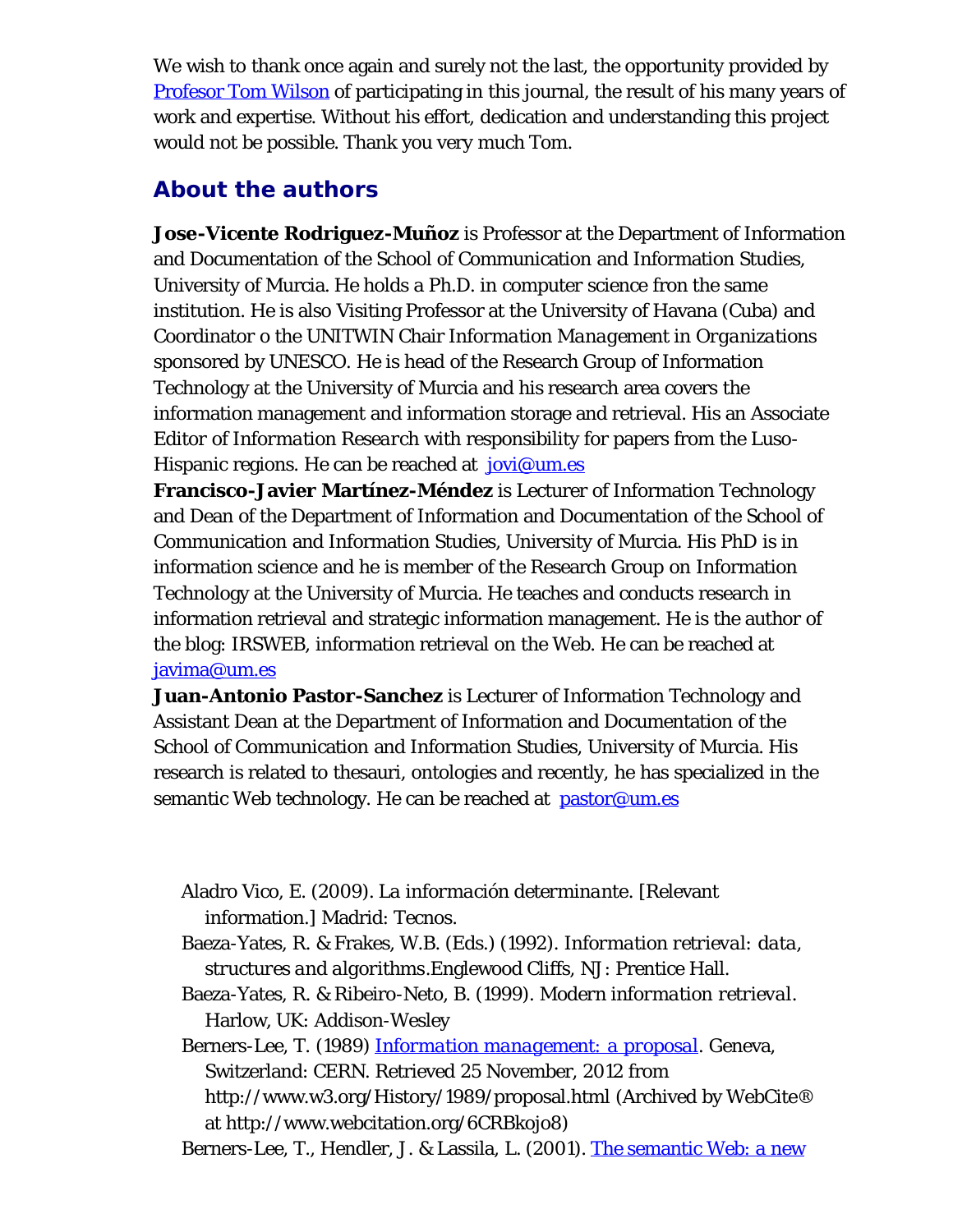[form of Web content that is meaningful to computers will unleash a](http://www.webcitation.org/5hm6NbuPU) [revolution of new possibilities.](http://www.webcitation.org/5hm6NbuPU) *Scientific American*, **284**(5), 34-56. Retrieved 25 November, 2012 from

http://www.scientificamerican.com/article.cfm?id=the-semantic-web (Archived by WebCite® at http://www.webcitation.org/5hm6NbuPU)

Blair, D.C. (1990). *Language and representation in information retrieval*. Amsterdam: Elsevier Science Publishers.

Burgin, M. (2010). *Theory of information. Fundamentality, diversity and unification*. Singapore: World Scientific Publishing Co.

Conrad, M. (1983). *Adaptability*. New York, NY: Plenum Press.

- Cooper, W.S. (1973). On selecting a measure of retrieval effectiveness. *Journal of the American Society for Information Science*, **24**(1), 87-92
- Darwin, C. (1859). *On the origin of the species by means of natural selection, or the preservation of favoured races in the struggle for life*. London: John Murray
- De Virgilio, R., Giunchiglia, F. & Tanca, L. (Eds.) (2010). *Semantic Web information management*. Berlin: Springer Verlag.
- Foskett, D.J. (1972). A note on the concept of relevance. *Information Storage and Retrieval*, **8**(2), 77-78
- Frants, V.I., Shapiro, J. &: Voiskunskii, V.G. (1997). *Automated information retrieval: theory and methods*. San Diego, CA: Academic Press.
- Gordon, M. & Pathak, P. (1999). Finding information on the World Wide Web: the retrieval effectiveness of search engines. *Information Processing and Management*, **35**(2), 141-180
- Greisdorf, H. (2000). Relevance: an interdisciplinary and information science perspective. *Informing Science*. **3**(2), 67-71
- Lancaster, F.W. (1991). *Indexing and abstracting in theory and practice*. London: The Library Association.
- Manzelli, P. (1992). *Creativity and science*. Australian Chemistry Resource Book, V.12 128-130

Manzelli, P. (1998). *[Creatividad y ciencia: hacia la sociedad del](http://www.webcitation.org/6CUbLBG3f) [conocimiento](http://www.webcitation.org/6CUbLBG3f)*. [Creativity and science: towards a knowledge society] Retrieved 11 March, 2012 from http://www.edscuola.it/archivio/lre/creatividad.html (Archived by WebCite® at http://www.webcitation.org/6CUbLBG3f)

Martínez Méndez, F.J. (2002). *[Propuesta y desarrollo de un modelo para la](http://www.webcitation.org/6CSdGRyf1) [evaluación de la recuperación de información en Internet](http://www.webcitation.org/6CSdGRyf1)*. [Proposal and development of a model for the evaluation of information retrieval on the Internet.] Alicante: Biblioteca Cervantes Virtual. (Doctoral thesis, University of Murcia) Retrieved 11 March, 2012 from http://www.cervantesvirtual.com/obra/propuesta-y-desarrollo-de-unmodelo-para-la-evaluacion-de-la-recuperacion-de-informacion-eninternet--0 (Archived by WebCite® at http://www.webcitation.org/6CSdGRyf1)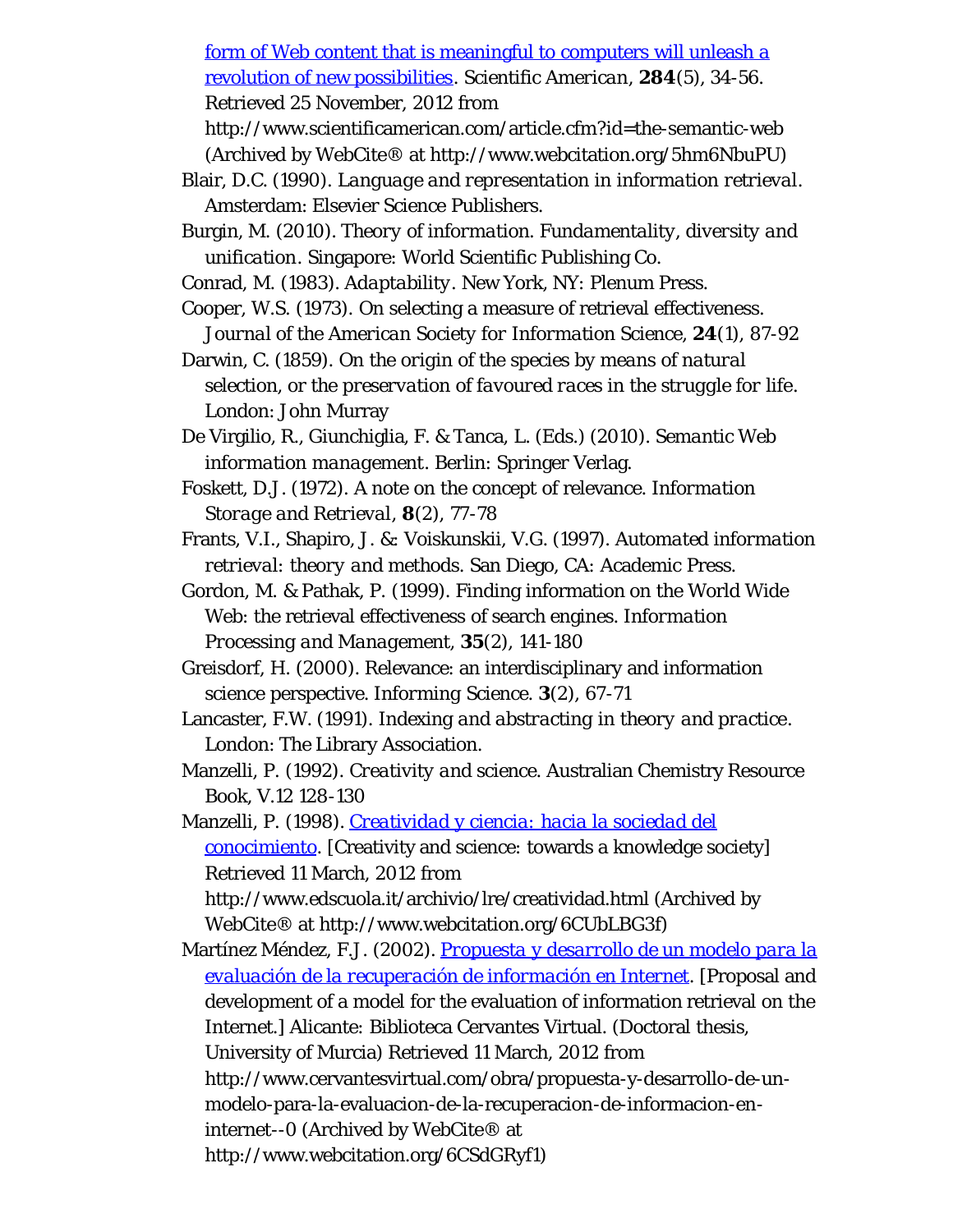- Martínez Méndez, F.J. & Rodríguez Muñoz, J.V. (2003). [Síntesis y crítica de](http://www.webcitation.org/5cy4BQPKY) [las evaluaciones de la efectividad de los motores de búsqueda en la Web.](http://www.webcitation.org/5cy4BQPKY) *[Synthesis and critical evaluation of the effectiveness of Web search engines.] Information Research*, **8**(2), paper 148. Retrieved 18 January, 2012 from http://informationr.net/ir/8-2/paper148.html (Archived by WebCite® at http://www.webcitation.org/5cy4BQPKY)
- Martínez Méndez, F.J. y Rodríguez Muñoz, J.V. (2004). [Reflexiones sobre la](http://www.webcitation.org/6CRBwGXWA) [evaluación de los sistemas de recuperación de información: necesidad,](http://www.webcitation.org/6CRBwGXWA) [utilidad y viabilidad.](http://www.webcitation.org/6CRBwGXWA) [Reflections on the evaluation of information retrieval systems: necessity, utility and feasibility] *Anales de Documentación*, No. 7, 153-170. Retrieved 18 January, 2012 from: http://revistas.um.es/analesdoc/article/view/1651/1701 (Archived by WebCite® at http://www.webcitation.org/6CRBwGXWA)
- Mizzaro, S. (1997). [Relevance: the whole history.](http://www.webcitation.org/6CgqyzPAR) *Journal of the American Society for Information Science*, **48**(9): 810–832. Retrieved 5 December, 2012 from

http://ilps.science.uva.nl/Teaching/0405/AR/part2/rel-hist-jasis.pdf (Archived by WebCite® at http://www.webcitation.org/6CgqyzPAR)

- Mizzaro, S. (1998). *[How many relevances in information retrieval?](http://www.webcitation.org/6CSdeQEcn)* Udine, Italy: Università degli Studi, Department of Mathematics & Computer Science, Retrieved 18 March, 2012 from http://citeseerx.ist.psu.edu/viewdoc/download? doi=10.1.1.97.9124&rep=rep1&type=pdf (Archived by WebCite® at http://www.webcitation.org/6CSdeQEcn)
- Moreiro González, J.A. (2004). *El contenido de los documentos textuales: su análisis y representación mediante lenguaje natural*. [The textual content of documents: analysis and natural language representation.] Gijón, Spain: Trea.
- Pastor Sánchez, J.A. (2011). *Tecnologías de la Web Semántica.* [Technologies of the Web.] Barcelona: Universitat Oberta de Catalunya.
- Pors, N.O. (2000). Information retrieval, experimental models and statistical analysis. *Journal of Documentation* **56**(1), 71-90.
- Salton, G. & Mc Gill, M.J. (1983). *Introduction to modern information retrieval*. New York, NY: McGraw-Hill.
- Shannon, C.E. and Weaver, W. (1981). *Teoría matemática de la Comunicación*. [Mathematicsl theory of communication.] Madrid: Ediciones Forja.
- Wagensberg, J. (1985). *Ideas sobre la complejidad del mundo*. [Ideas on the complexity of the world.] Barcelona: Tusquets Editores. (Metatemas 9.)
- Wilson, T.D. (2000). [Human information behavior](http://www.webcitation.org/5LCZJnFl2). *Informing Science*, **3**(2), 49-56. Retrieved 25 November, 2012 from http://inform.nu/Articles/Vol3/v3n2p49-56.pdf (Archived by WebCite® at http://www.webcitation.org/5LCZJnFl2)